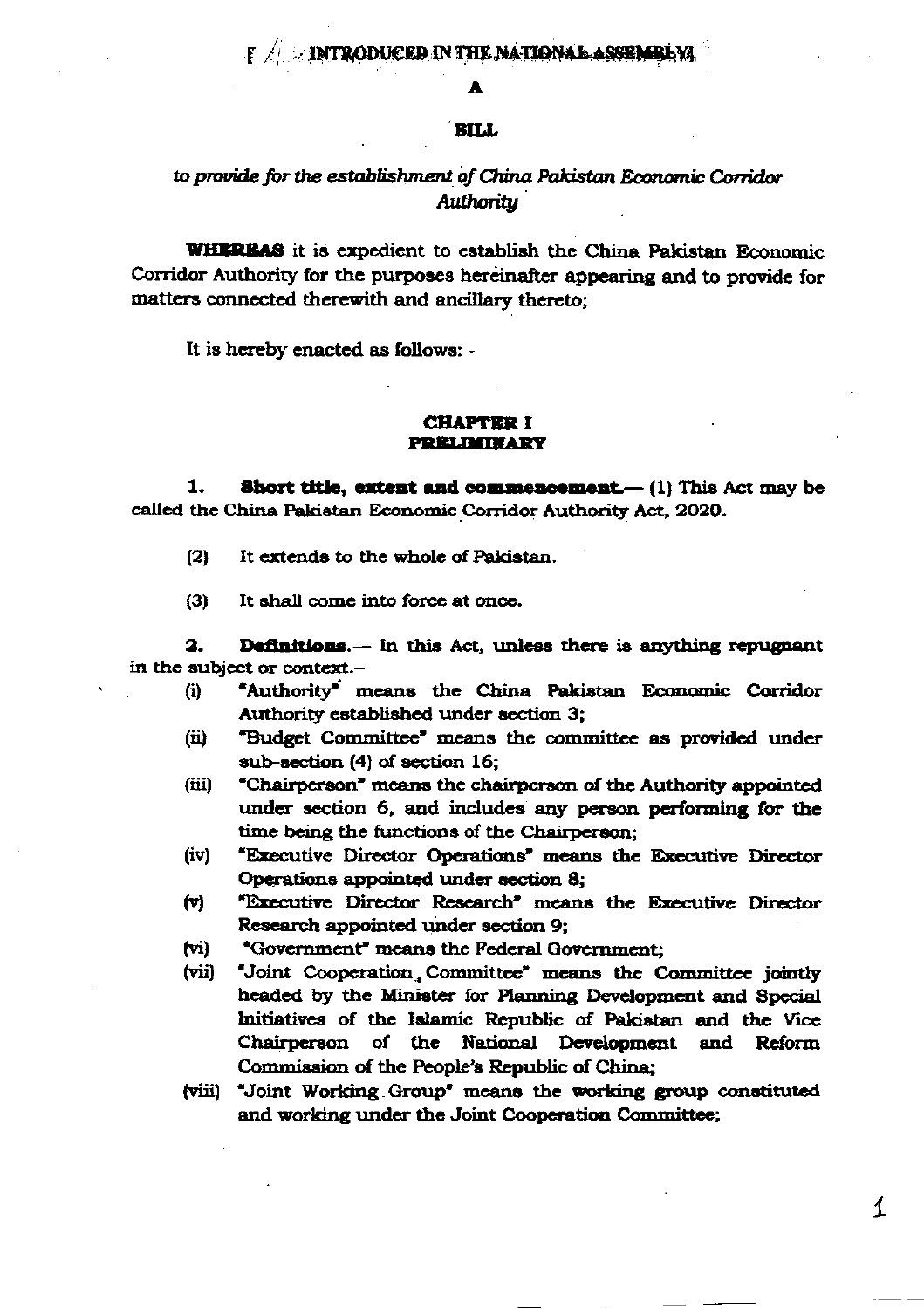- "Member" means a Member of the Authority appointed under  $\left( \mathbf{ix}\right)$ section 7 and shall include the Chairperson, Executive Director Operations and Executive Director Research;
- "misconduct" means misconduct as defined in the rules made  $(x)$ pursuant to the Civil Servants Act, 1973 (Act LXXI of 1973);
- "Principal Accounting Officer" shall mean the person specified in  $(xi)$ sub-section (3) of section 16;
- "record" includes an account, book, return., statement, (xii) document, report, chart, table, diagram, form, survey, image, invoice, letter, map, agreement, memorandum, plan, voucher, and non-financial information, and anything financial containing information, whether in writing, digital or in electronic form or represented or reproduced by any other means, and recording of details of electronic data processing systems and programs to illustrate what the systems and programs do and how they operate;
- "regulations" means the regulations made under section 25 of (xiii) this Act: and
- (xiv) "rules" means the rules made under section 24 of this Act.

#### **CHAPTER II** ESTABLISHMENT OF THE AUTHORITY

**Establishment of the Authority.**  $-$  (1) The Government shall, З. by notification in the official Gazette, establish an authority to be known as the China Pakistan Economic Corridor Authority, for carrying out the purposes of this Act.

The Authority shall carry out its functions, in accordance with  $(2)$ the provisions of this Act, and shall report to the Prime Minister through its Division concerned.

 $(3)$ The Authority shall be a body corporate, having perpetual succession and a common seal, with power to enter into contracts within its budgetary allocation following all the applicable rules and regulations, acquire or dispose of property, both movable and immovable, and may, by its name, sue or be sued.

 $(4)$ The head office of the Authority shall be at Islamabad.

Powers and Functions of the Authority.-- (1) In addition to 4. such other powers and functions as may be assigned under this Act, the Authority shall be responsible for planning, facilitating, coordinating, enforcing, monitoring, and evaluating the smooth implementation of all activities related to the China Pakistan Economic Corridor, in accordance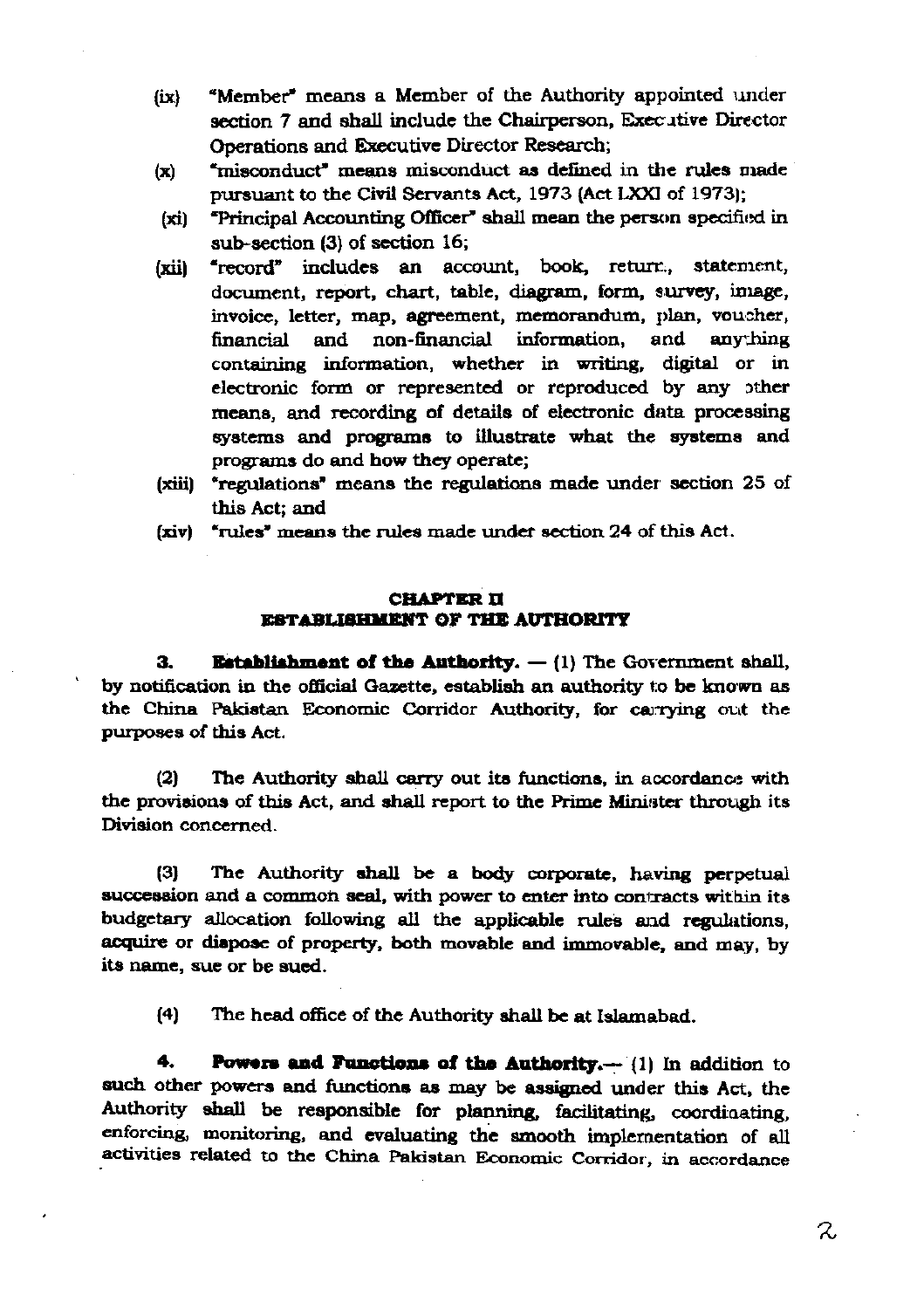with the Memorandum of Understanding between the National Development and Reform Commission of the People's Republic of China and the Ministry of Planning Development and Special Initiatives of Islamic Republic of Pakistan on Outline of the Long Term Plan of China-Pakistan Economic Corridor signed in Beiling on the 8<sup>th</sup> day of November 2014, as well as decisions taken, from time to time, at meetings of the Joint Cooperation Committee:

Provided that the function of planning shall follow the existing arrangement being adopted by the Planning Commission:

Provided further that the Government may, from time to time, assign additional functions and responsibilities in this regard, and issue further guidelines to the Authority:

Provided also that existing arrangement of China Pakistan Economic Corridor related activities shall continue until the Authority becomes functional under this Act.

The Authority may call for any pertinent information, required  $(2)$ by it for carrying out the purposes of this Act, from any person, institution or body that is or has been involved, directly or indirectly, in any China Pakistan Economic Corridor related activity, or any matter incidental or consequential thereto. Any person institution or body called upon by the Authority, or its authorized officer, to provide such information shall do so within the period prescribed by the Authority or such officer.

 $(3)$ The Authority may in the performance of its functions seek assistance or facilitation of any office, authority or agency working under the Government, a Provincial government or a local government or of a representative designated by the Provinces and Territories. In this regard, Provinces and Territories may appoint a representative to provide input and assist the Authority in performance of its functions under this Act.

 $(4)$ Without prejudice to generality of the foregoing, the Authority may:

- $(i)$ take-up issues involved for the smooth implementation of the CPEC Framework, with the relevant ministries, offices and departments.
- (ii) interface with National Development and Reform Commission of the Government of the People's Republic of China after due deliberations and consultations with relevant ministries, departments, and other existing fora constituted by the Government;

3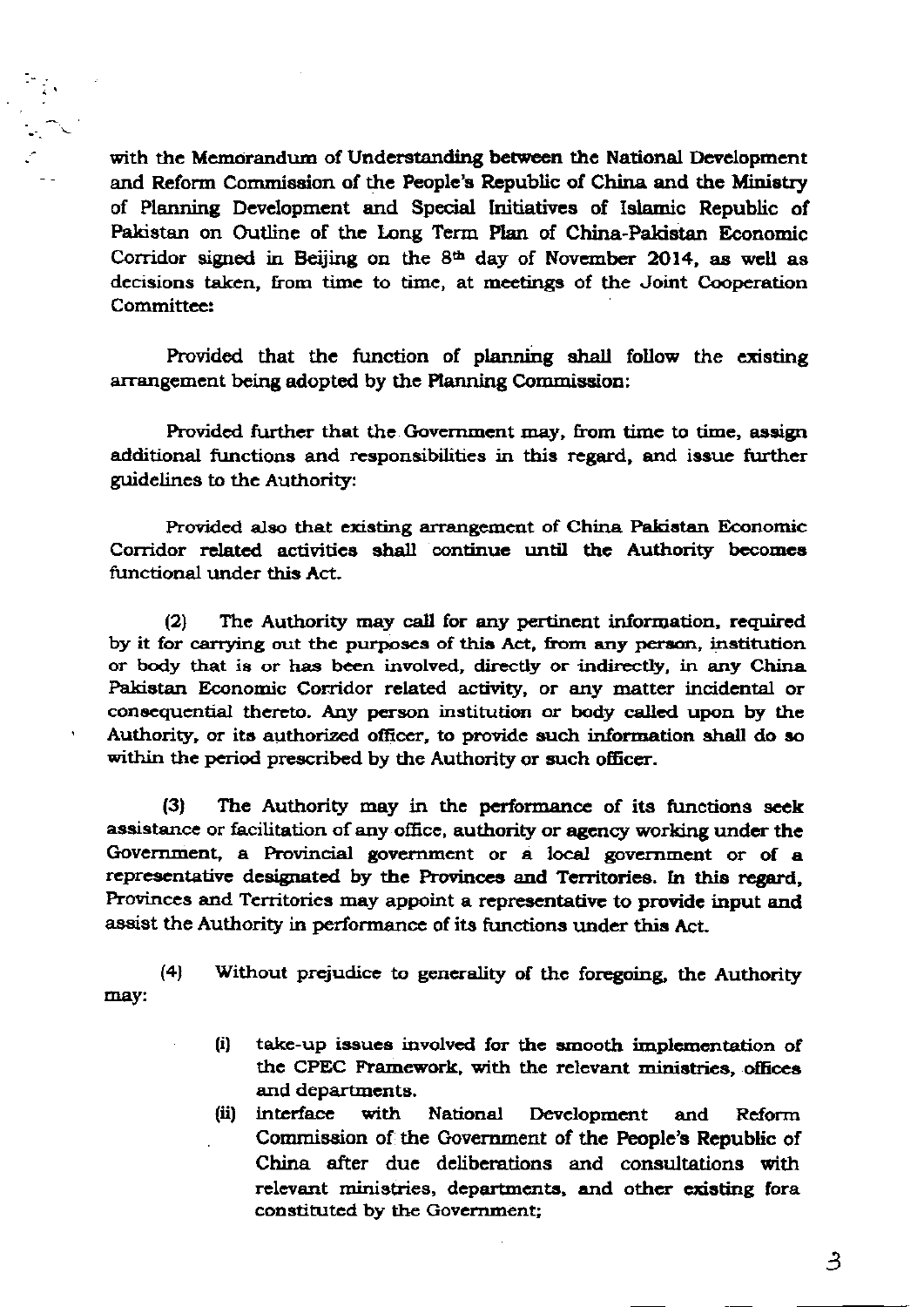- (iii) organize meetings of Joint Cooperation Committee and **Joint Working Groups;**
- (iv) ensure inter-provincial and inter-ministerial coordination for China Pakistan Economic Corridor related activities;
- (v) ensure narrative building and communication of China Pakistan Economic Corridor related activities;
- (vi) conduct sectoral research for informed decision making, providing input for long-term planning and identifying potential areas and projects for intervention; and
- (vii) perform any other function which is necessary for the discharge of its functions under this Act, with the approval of the Prime Minister.

#### **CHAPTER III**

#### **MARAGEMENT AND ADMINISTRATION OF THE AUTHORITY**

5. Composition of the Authority.  $-$  (1) The Authority shall comprise a Chairperson, an Executive Director Operations, an Executive Director Research and six other Members.

The Chairperson shall be the convener and head of the  $(2)$ **Authority.** 

The Authority may, with the prior approval of the Prime  $(3)$ Minister, co-opt any other person, as a Member, from time to time.

An officer of the Authority, so nominated by it, shall act as  $(4)$ Secretary to the Authority. The Secretary shall be the custodian of the common seal of the Authority.

The Authority may, whenever deemed appropriate, employ (5) officers, staff, experts, consultants, advisors, public and civil servants, or other employees, on such terms and conditions as may be determined by the Authority, from time to time.

**Appointment of the Chairperson.** $-(1)$  The Chairperson of the 6. Authority shall be appointed by the Government for a term of four years, on such terms and conditions as may be determined by the Government.

 $(2)$ The Chairperson shall be eligible for re-appointment for one additional term of four years:

Provided that no person shall be appointed as Chairperson for more than two consecutive terms.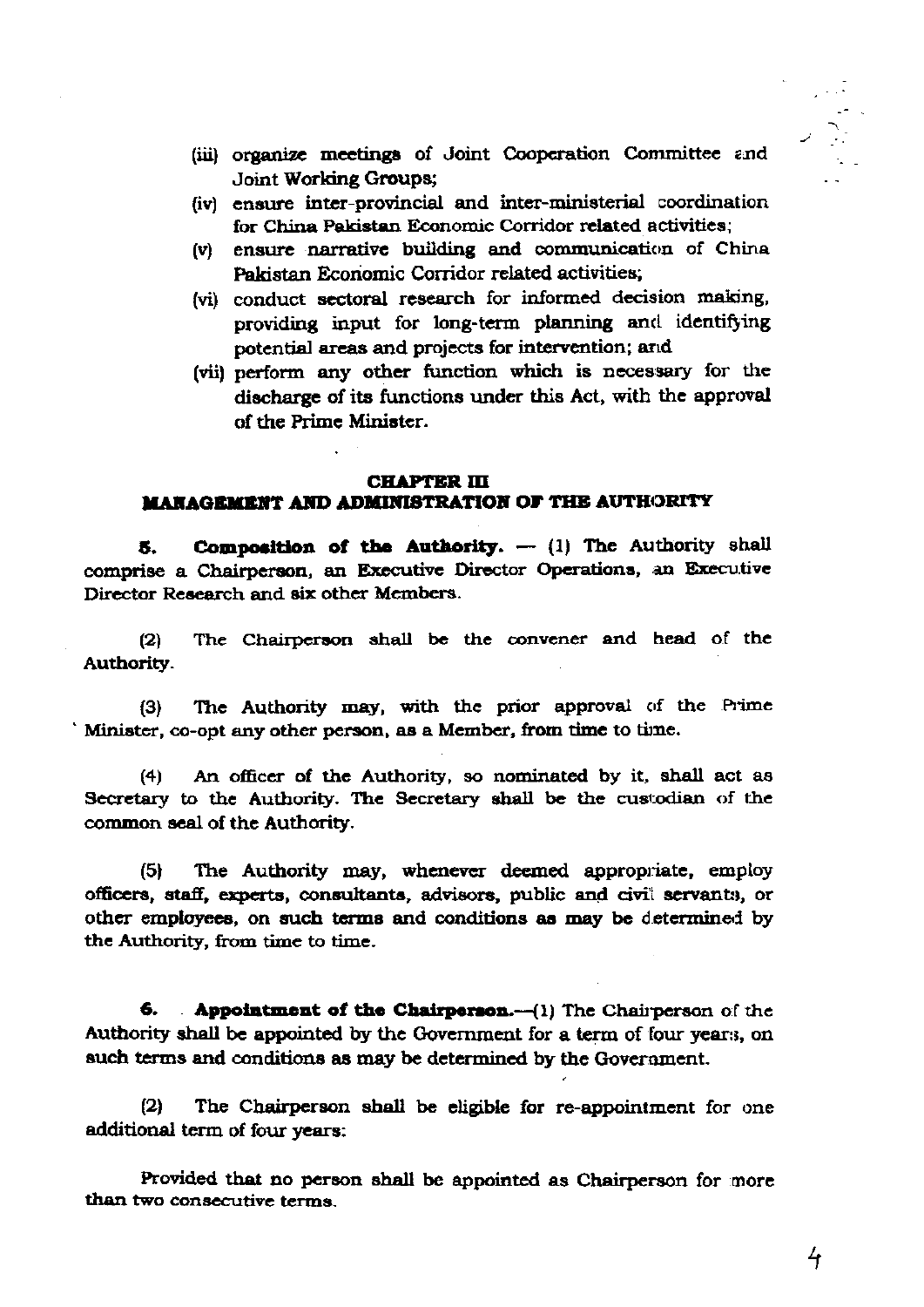The Government may, by rules, prescribe the qualifications and  $(3)$ experience required for appointment of the Chairperson.

The Prime Minister, if necessary, may designate any Member of  $(4)$ the Authority, as provided in sub-section (1) of section 5 to act as Chairperson.

7. Appointment of the Members.-(1) Members of the Authority shall be appointed by the Prime Minister for a term of four years, on such terms and conditions as may be determined by the Prime Minister.

Upon completion of the first term, each Member shall be eligible  $(2)$ for re-appointment for one additional term of four years:

Provided that no person shall be appointed as Member for more than two consecutive terms.

The qualifications and experience required for appointment as a  $(3)$ Member shall be such as may be prescribed by the Rules.

8. **Executive Director Operations.** (1) The Prime Minister shall, upon the recommendation of the Authority, appoint Executive Director Operations, for a term of four years, on such terms and conditions as may be prescribed by the Authority.

The Executive Director Operations shall be eligible for re- $(2)$ appointment for one additional term of four years:

Provided that no person shall be appointed as Executive Director Operations for more than two consecutive terms.

The Authority may, by regulations, prescribe the qualifications  $(3)$ and experience required for appointment of the Executive Director Operations.

9. Executive Director Research.-- (1) The Prime Minister shall, upon the recommendation of the Authority, appoint Executive Director Research, for a term of four years, on such terms and conditions, as may be prescribed by the Authority.

The Executive Director Research shall be eligible for re- $(2)$ appointment for one additional term of four years:

Provided that no person shall be appointed as Executive Director Operations for more than two consecutive terms.

5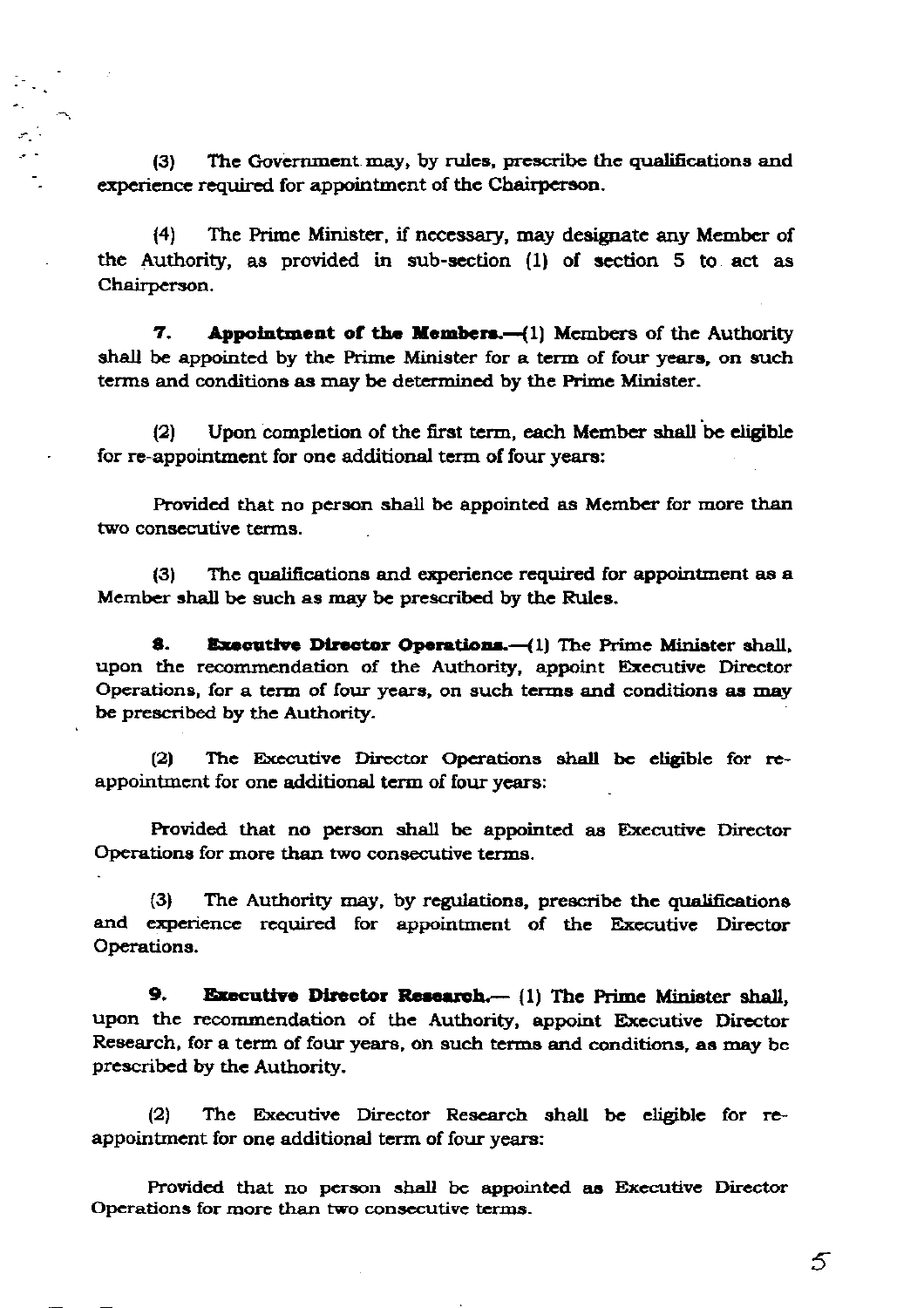The Government may, by regulations, prescribe the  $(3)$ qualifications and experience required for appointment of the Executive Director Research.

Removal or Resignation of Chairperson, Executive Directors 10. and Members.-- (1) The Chairperson, Executive Director Operations, Executive Director Research or any other Member may, prior to expiry of their respective terms, resign from office by writing under his hand addressed to the Prime Minister.

 $(2)$ The Prime Minister or any person so designated by him may, after conducting an inquiry, remove the Chairperson from office on grounds of inefficiency, incapacity or misconduct. The procedure for conducting such an inquiry shall be such as may be prescribed by rules.

The Prime Minister may, upon recommendation of the  $(3)$ Authority, remove the Executive Director Operations, Executive Director Research or any Member from office on grounds of inefficiency, incapacity or misconduct. For the purposes of such recommendation, the Authority shall conduct an inquiry in such manner as may be prescribed by regulations.

In case of a vacancy occurring due to death, resignation,  $(4)$ retirement or removal of the Chairperson, Executive Director Operations. Executive Director Research or a Member, the appointment of another qualified person to the said post shall be made within a period not exceeding ninety days from the date of such vacancy.

Committees and sub-committees.- The Chairperson may 11. constitute committees and sub-committees and assign specific tasks to the said committees or sub-committees for efficient performance of the functions of the Authority. The committees or sub-committees, so constituted, shall perform their mandated tasks in the manner to be specified by the Chairperson.

12. Meetings of the Authority.-- (1) On the direction of the Chairperson, the Executive Director Operations, or any other officer designated in this regard by the Authority, shall call a meeting of the Authority.

 $(2)$ The Chairperson shall also call a meeting of the Authority, within five working days, on being requested in writing to do so by at least three Members of the Authority.

 $(3)$ The Members of the Authority shall have reasonable notice of the date, time, and place of a meeting of the Authority and each matter on which a decision has to be made: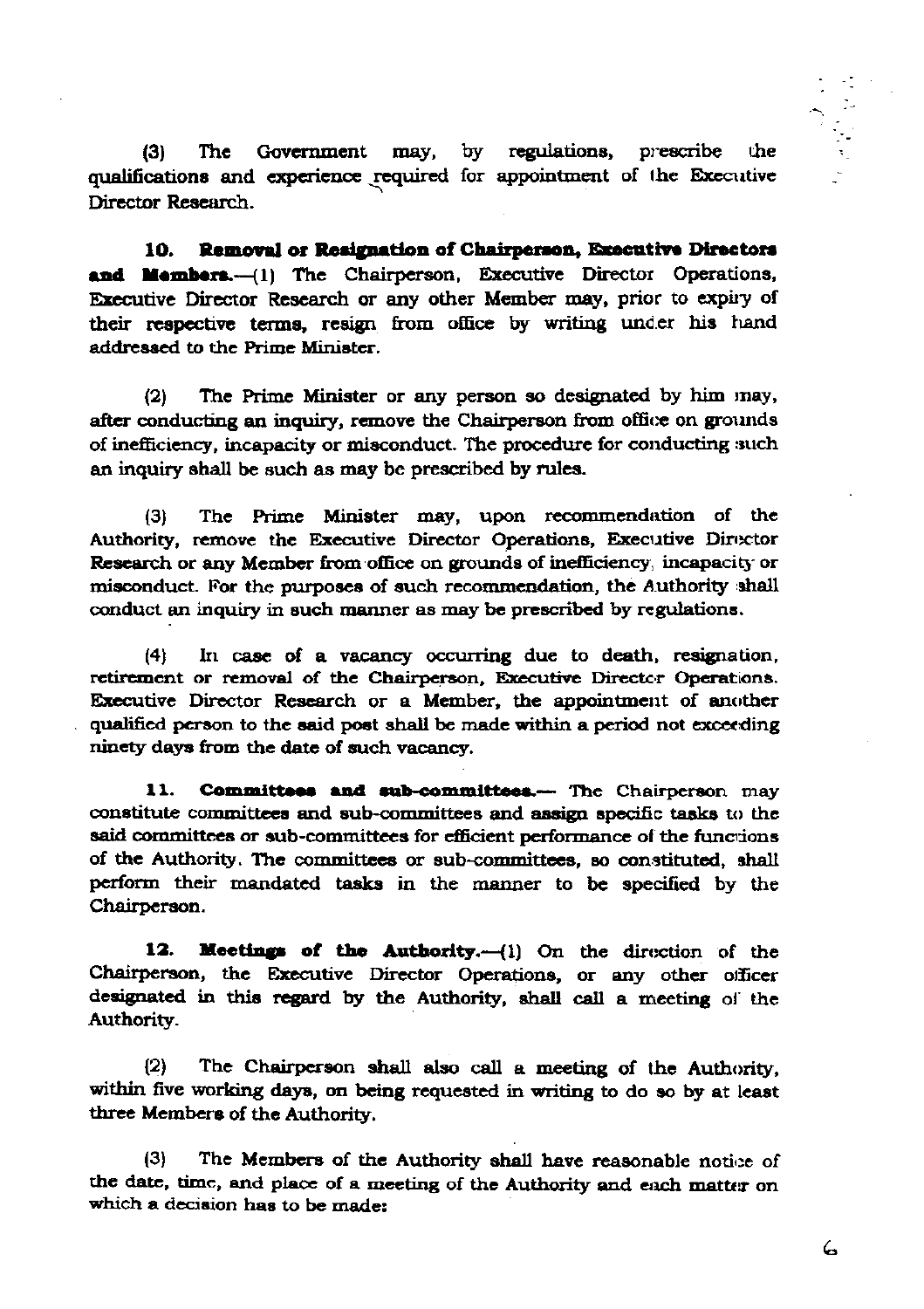Provided that in case of an urgent issue, the requirement of prior notice may be waived by the Chairperson.

The Authority may, by the regulations, prescribe the manner in  $(4)$ which Authority meetings are to be held.

The Authority shall meet at least once in every quarter of the  $(5)$ financial year.

 $(6)$ The Chairperson, or in his absence, any other Member so nominated by the Chairperson, shall preside the meeting of the Authority.

The decision of the Authority shall be taken by the majority of  $(7)$ total Members.

The quorum for a meeting shall be two-third of the total  $(8)$ Members with a fraction being counted as one.

No act or proceedings of the Authority shall be questioned or  $(9)$ invalidated merely on the ground of existence of any vacancy or defect in the constitution of the Authority.

**Conflict of Interest.** (1) No person shall be appointed as 13. Chairperson, Member, Executive Director Operations or Executive Director Research if he or his dependents have any direct or indirect financial interest in, or have any connection which might reasonably be viewed as giving rise to a conflict of interest with any person institution or body involved in any China Pakistan Economic Corridor project or initiative. No person appointed as Chairperson, Member, Executive Director Operations or Executive Director Research shall, during his or her term in office, have or maintain any direct or indirect financial interest with any person involved in any China Pakistan Economic Corridor project or initiative. **The** Chairperson, Member, Executive Director Operations or Executive Director Research shall not, at any time during their respective terms of office, engage themselves in any other service, business, vocation or employment.

If at any time, the Chairperson, Member, Executive Director  $(2)$ Operations or Executive Director Research of the Authority, in any, way, develops a conflict of interest as described in sub-section (1), he or she shall promptly disclose the said interest to the Authority, which shall promptly inform the Prime Minister, who shall decide on the continuation in office of such person.

Every person who knowingly contravenes any of the provisions  $(3)$ of sub-section (1) or sub-section (2) shall be guilty of misconduct.

7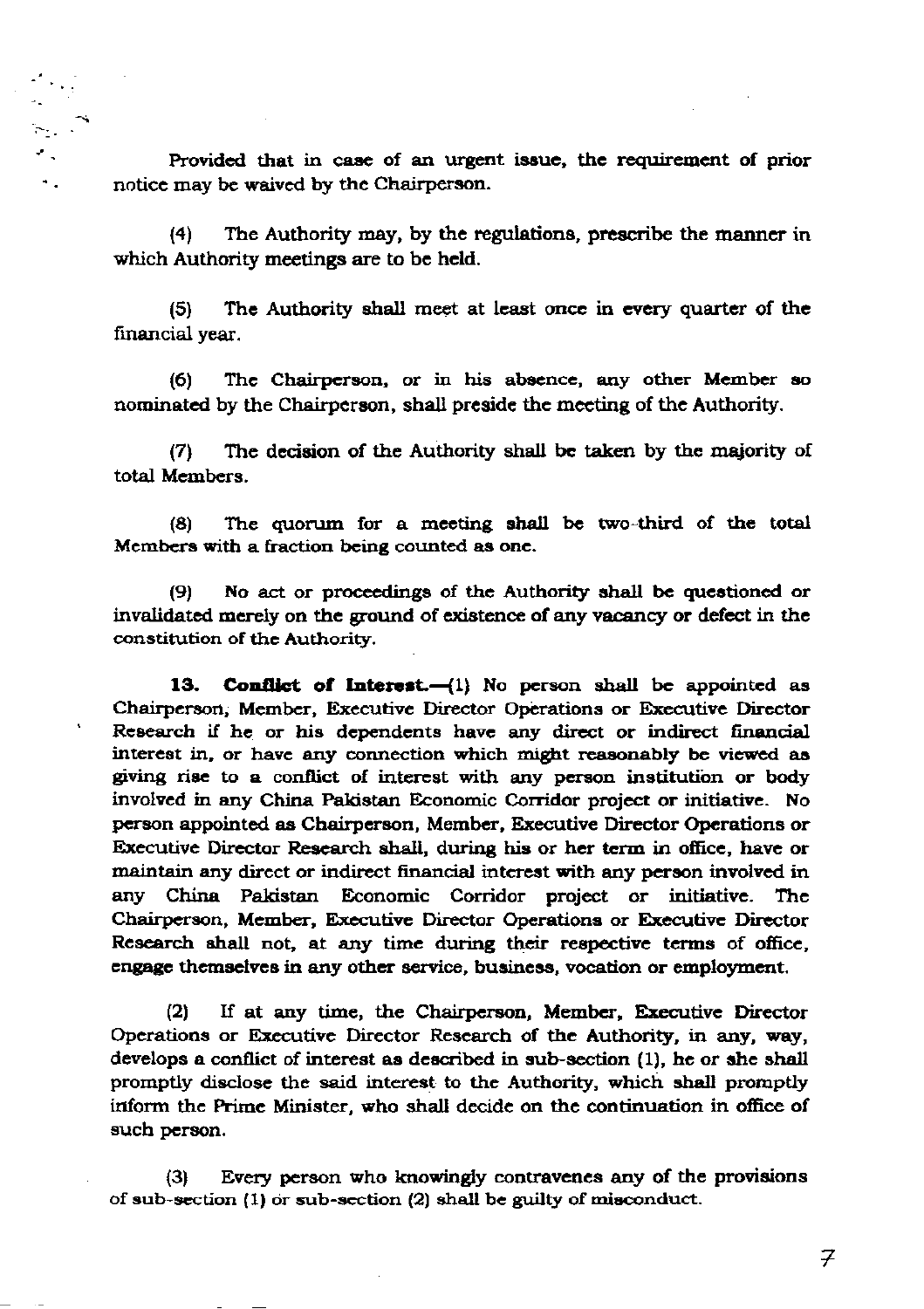China Pakistan Economic Corridor Business Council.--- (1) 14. There shall be a China Pakistan Economic Corridor Business Council, to be constituted and notified by the Board of Investment, as prescribed by the regulations.

The China Pakistan Economic Corridor Business Council shall  $(2)$ advise the Authority on how best to achieve the objectives of this Act, in accordance with the Memorandum of Understanding between the National Development and Reform Commission of the People's Republic of China and the Ministry of Planning Development and Special Initiatives of the Islamic Republic of Pakistan specified in sub-section (1) of section 4 of this Act.

The Board of Investment shall act as secretariat of Business  $(3)$ Council which shall meet periodically.

A Secretary to the Business Council shall be nominated by the  $(4)$ Board of Investment.

#### **CHAPTER IV** BUDGET, FINANCE AND AUDIT

China Pakistan Economic Corridor Fund.-- The Authority 15. may establish a CPEC Fund to further its objectives in such manner and on such terms and conditions as approved by the Finance Division.

Budget, Finance and Accounts.-(1) A single line budget shall 16. be provided to the Authority.

The Authority shall, in respect of each financial year, prepare its  $(2)$ own budget, and shall maintain complete and accurate books of accounts and other records relating to its financial affairs.

The Chairperson shall be the Principal Accounting Officer of the  $(3)$ **Authority.** 

The budget prepared by the Authority shall be reviewed by the  $(4)$ Budget Committee consisting of three members of which two shall be nominated by the Authority and one member by the Division concerned. The Budget Committee shall ensure that the Authority complies with all requirements of this Act and the rules and regulations.

All investments by the Authority shall be made with the  $(5)$ approval of the Budget Committee.

Audit.-- (1) The Auditor General of Pakistan shall snnually 17. audit the accounts of the Authority.

 $\epsilon$  ,  $\epsilon$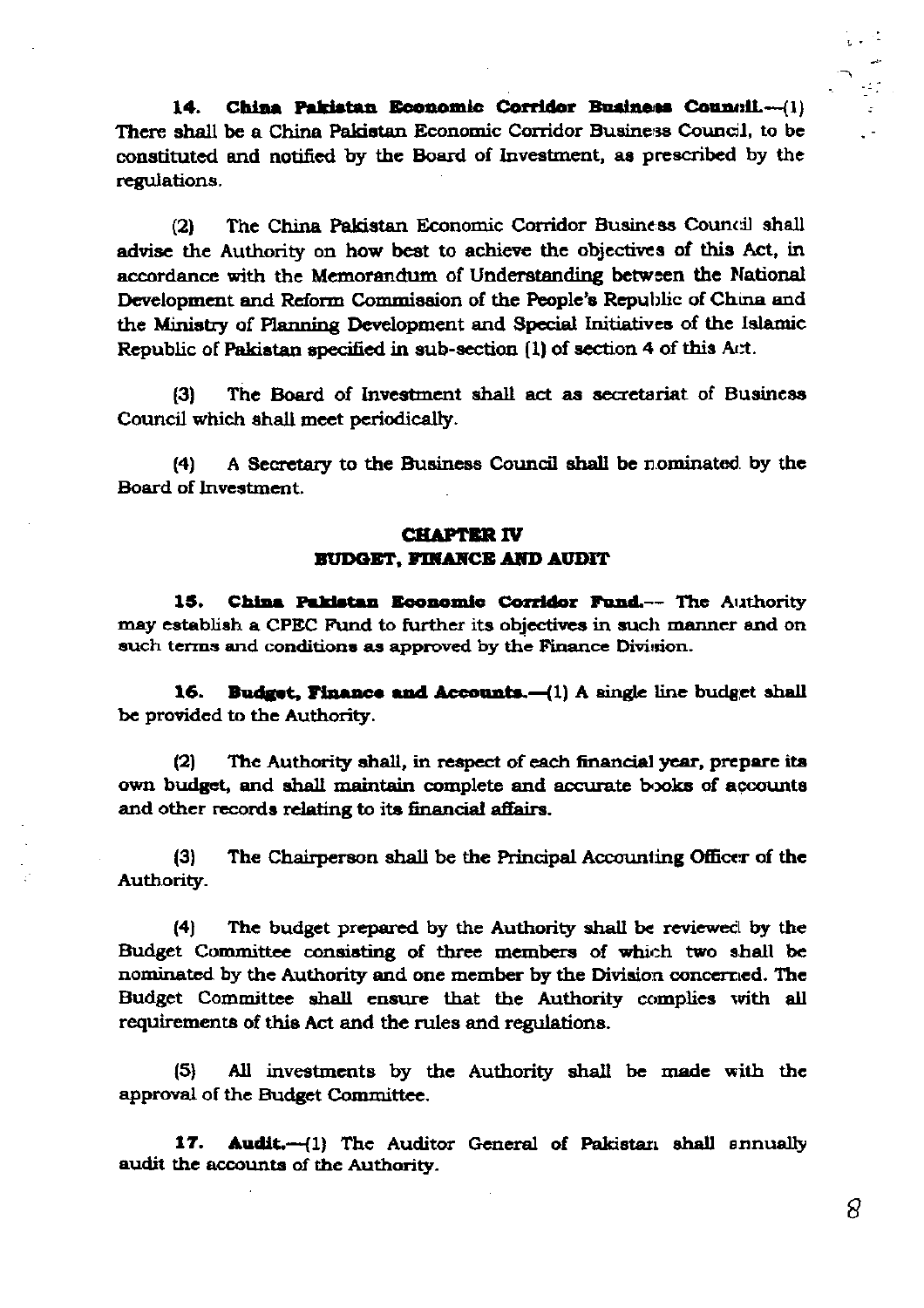$(2)$ The Authority, in addition to the audit under sub-section (1), shall cause its accounts to be annually audited by a Chartered Accountant or a firm of Chartered Accountants.

 $\leq$ 

 $\mathbb{R}^2$ 

The auditor appointed under sub-section (2) shall be provided (3) such access to the books, accounts and other documents as may be considered necessary for the audit of accounts by the auditor.

 $(4)$ The auditor appointed under sub-section (2) shall submit the annual or any special audit report to the Authority, and the Authority, under intimation to the Government, shall take appropriate remedial or other action in the light of the audit report.

(5) The Authority shall prescribe, by regulations, procedures for financial management and internal audit.

18. Annual Report.-(1) The Authority shall, within three months of the end of a financial year, submit to the Prime Minister, its annual report, which shall consist of the accounts and audit reports of the Authority, a comprehensive statement of the work and activities carried out by the Authority during the preceding financial year, and its proposed activities as well as such other matters as may be deemed necessary by the Authority.

The Prime Minister, at any time, may seek any details or  $(2)$ clarification from the Authority about its financial affairs.

 $(3)$ Quarterly progress reports of the Authority shall be published on the official website of the Authority.

#### . CHAPTER V **MISCELLANEOUS**

19. **Delegation of Powers.** $-(1)$  The Authority may by general or special order, subject to such conditions and restrictions as may be specified in the order, delegate to any officer of the Authority, any of the powers, duties or functions of another officer of the Authority:

Provided that, the delegation of financial powers shall be in accordance with the provisions of system of financial control and budgeting and instructions issued by Finance Division from time to time

Public servants.-- The Chairperson, Members, Executive 20. Director Operations, Executive Director Research, officers, or other employees of the Authority, or experts, consultants, advisors employed, hired or engaged by the Authority from time to time shall, when acting or

9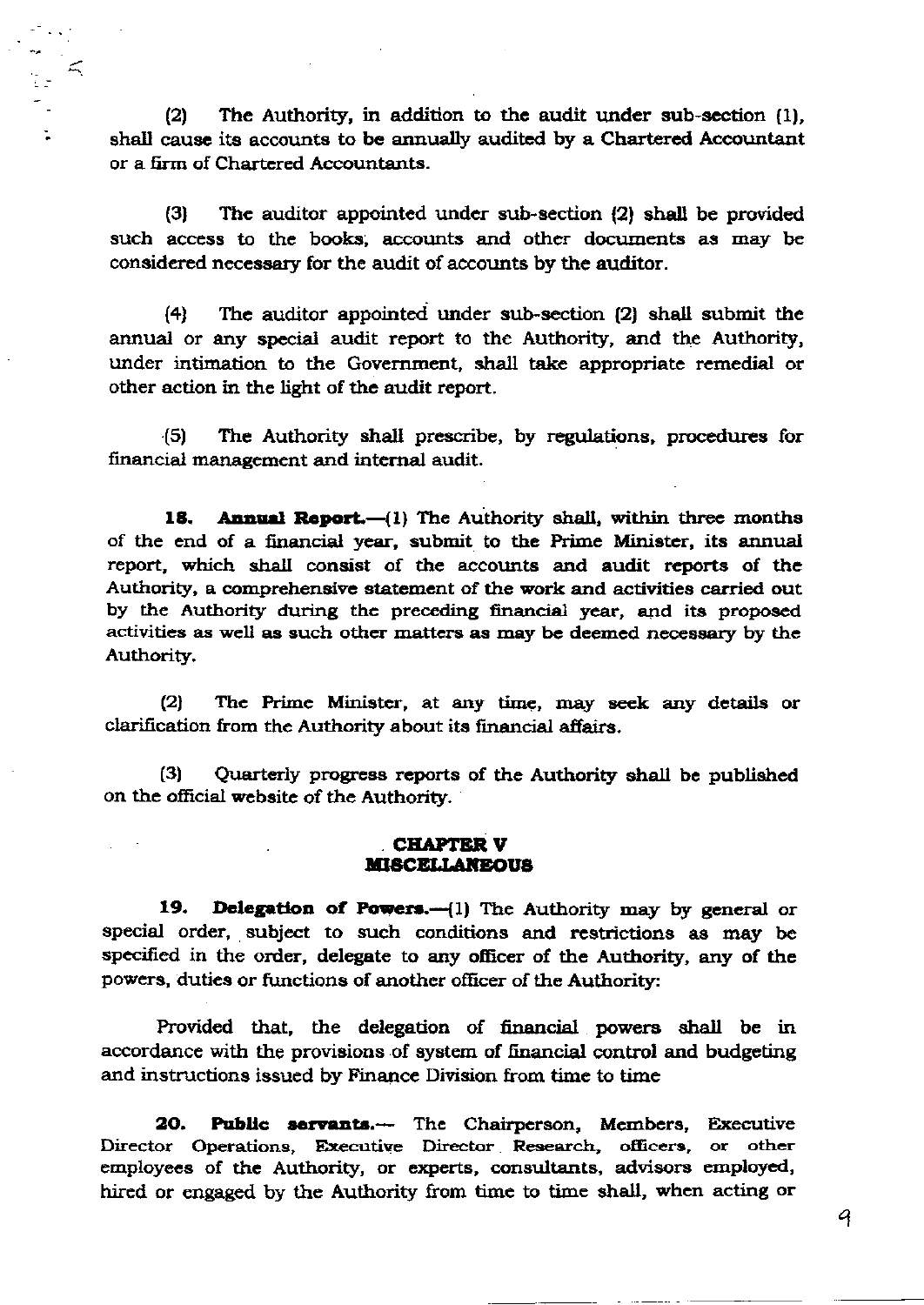purporting to act in pursuance of any of the provisions of this Act, rules or regulations, be deemed to be public servants within the meaning of section 21 of the Pakistan Penal Code, 1860 (XLV of 1860).

Chairperson, etc. not to be civil servants.-- The Chairperson, 21. Members, Executive Director Operations, Executive Director Research, officers, or other employees of the Authority, or experts, consultants, advisors employed, hired or engaged by the Authority from time to time, shall be governed by the terms and conditions of their appointment, and shall not be deemed to be civil servants within the meaning of the Civil Servants Act, 1973 (Act LXXI of 1973):

Provided that if a Civil Servant is appointed to a post in the Authority, on deputation, he shall continue to be governed by the Civil Servants Act, 1973 (Act LXXI of 1973) and the rules made thereunder.

22. **Confidential Information.**  $-(1)$  Except as provided under the regulations, no person shall communicate or allow to be communicated, any record or information obtained pursuant to this Act, to a person not legally entitled to that record or information or allow any person not legally entitled to that record or information to have access to any record obtained under this Act.

 $(2)$ A person who knowingly receives any record or information obtained under this Act shall hold such record or information subject to the same restrictions under sub-section (1) as apply to the person from whom such record or information were received.

23. Indemnity.- No suit, prosecution or other legal proceeding shall lie against the Authority, the Chairperson, Member, Executive Director Operations, Executive Director Research, employees, officers, experts, consultants or advisors of the Authority, in respect of anything done or purported to be done in good faith, under the provisions of this Act or the rules and regulations.

24. **Power to make rules.**— The Government may, by notification in the Official Gazette, make rules not inconsistent with the provisions of this Act, for carrying out the purposes of this Act.

Power to make regulations.-- The Authority may make 25. regulations, not inconsistent with the provisions of this Act or the rules, for carrying out the purposes of this Act.

26. Overriding effect.- The provisions of this Act shall have effect notwithstanding anything to the contrary contained in any other law, rule or regulation, for the time being in force, and any such law, rule or regulation  $\ddot{\cdot}$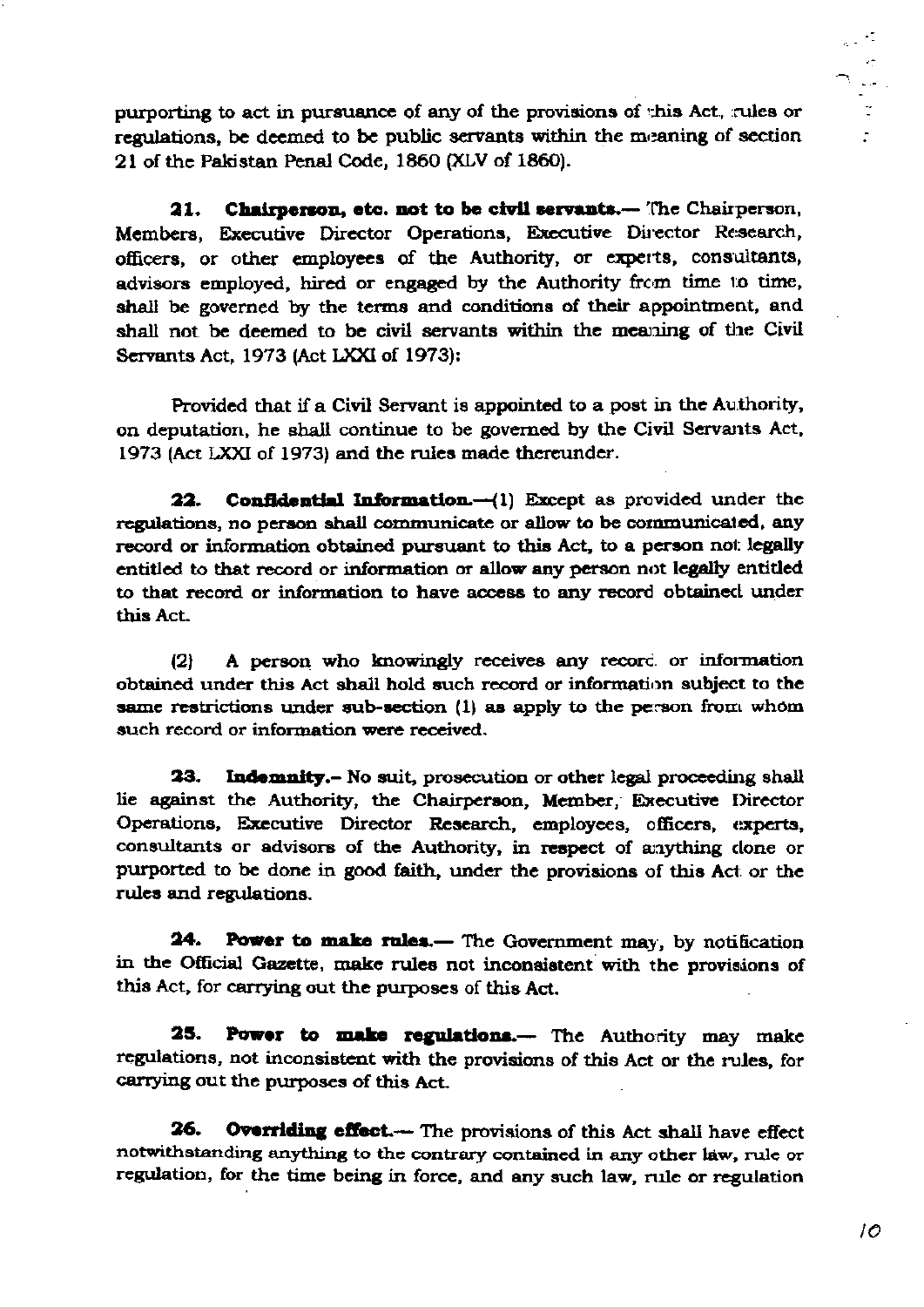shall, to the extent of any inconsistency, cease to have effect on the commencement of this Act.

Savings.  $-$  (1) All actions duly taken under the China Pakistan 27. Economic Corridor Authority Ordinance, 2019 (XII of 2019) shall be deemed to have been validly taken and done under this Act and shall always be deemed to have been so taken and done.

(2) Subject to this Act, any license, order, agreement, directive, instruction or other instrument, issued or executed under the China Pakistan Economic Corridor Authority Ordinance, 2019 (XII of 2019), shall be deemed to have been issued under this Act and shall continue to be in force until it expires or is cancelled or withdrawn by the competent authority.

Power to remove difficulties.- If any difficulty arises in giving 28. effect to any provision of this Act, the Prime Minister may make such order not inconsistent with the provisions of this Act, as may be necessary to remove the difficulty.

 $\overline{11}$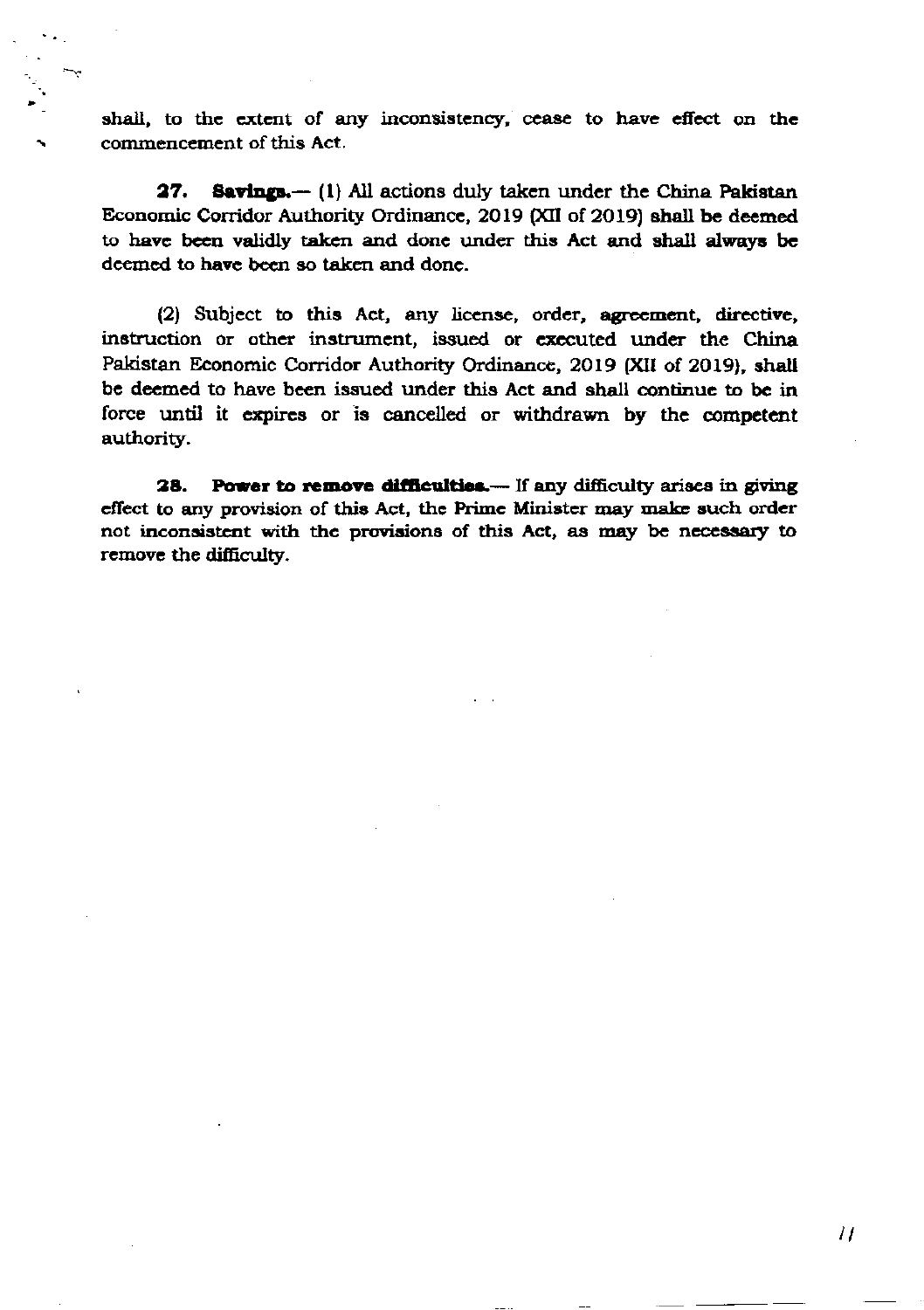#### STATEMENT OF OBJECTS AND REASONS

#### **THE CHINA - PAKISTAN ECONOMIC CORRIDOR AUTHORITY BILL, 2020**

The Bill seeks to establish China - Pakistan Economic Corridor Authority to further accelerate the pace of China Pakistan Economic Corridor related activities. It aims to find new drivers of economic growth, unlock the potential of interlinked production network. and global value chains through regional and global connectivity. Furthermore, it would develop sound and implementable public policy by integrating advice of stakeholders in decision making process and utilization of all available resources to achieve optimal results and for effective and efficient management in line with the Memorandum of Understanding between the National Development and Reform Commission of the People's Republic of China and the Ministry of Planning Development and Special Initiatives of Islamic Republic of Pakistan on Outline of the Long Term Plan of China-Pakistan Economic Corridor signed in Beijing on the 8<sup>th</sup> day of November 2014.

The Authority would be responsible for planning, facilitating, coordinating, monitoring, and evaluating to ensure implementation of all activities related to the China Pakistan Economic Corridor; ensuring inter-provincial and inter-ministerial coordination; organizing and coordinating meetings of Joint Cooperation Committee and Joint Working Groups; conducting sectoral research for informed decision making and long term planning; monitoring and evaluation and to ensure implementation beside narrative building and communication of China - Pakistan Economic Corridor and other related activities from time to time.

> Sd /-(ASAD UMAR) Minister for Planning, Development and Special Initiatives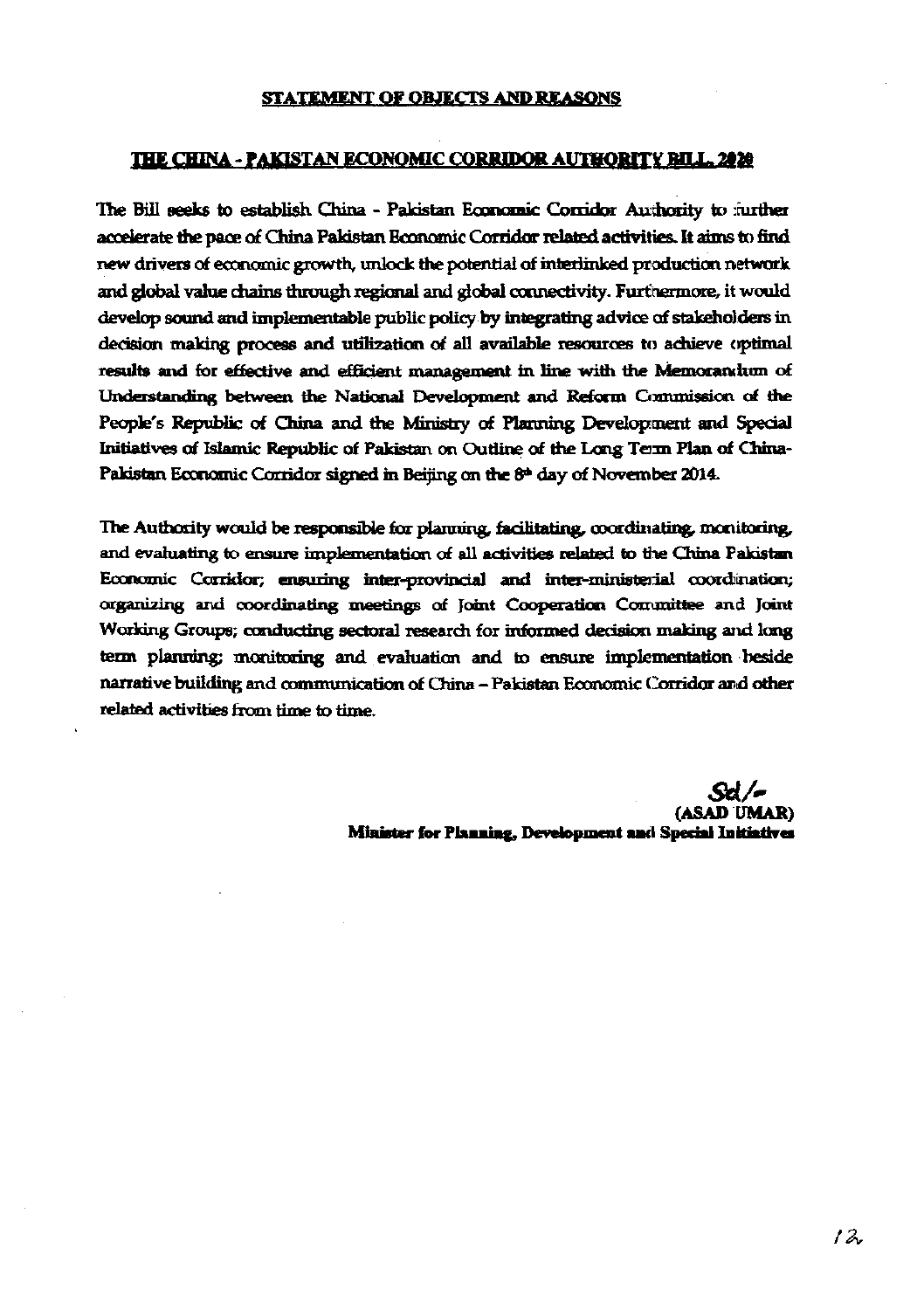### [ قومی <sub>ا</sub>سمبلی میں پی*ش کرنے کے* لئے ]

چین پاکستان اقتصادی را ہداری انقار ٹی کے قیام کے اجتمام كابل

ہرگاہ کہ بیرقرین مصلحت ہے کہ بعدازیں رونما ہونے والی اغراض کے لئے چین پاکستان اقتصادی راہداری اتھارٹی قائم کی جائےادراس سے منسلکہاوشمنی معاملات کااہتمام کیاجائے؛ بذريعه مذاحسب ذيل قانون وشع كياجا تا ہے:۔

بأبادل ابتدائيه

مختصرعنوان،وسعت اورآغاز نفاذ :۔ (I) \_\_\_\_ سِدا يكث چين يا كستان اقتصادي رامې*زاد*ي اتھارٹی ایکٹ ۲۰۲۰ء،کےنام سےموسوم ہوگا۔ (۲) گچل پاکستان پروسعت پزیر بوگا۔ (۳) بي<sup>ق الفورنافذ العمل ہوگا۔</sup> **۲۔ سمبریفات:۔ ا**سا یکٹ میں،تاوقتیکہوئی شئے ساق دسباق کے منافی نہ ہو،۔۔۔ (ایک) ''اتھارٹی''سے دفعہ ۳سےتحت قائم کردہ چین پاکستان اقتصادی راہداری اتھارٹی مراد ہے؛ (وو) منجن میٹی'' سے جیسادفعہ ۱۲ کی ذیلی دفعہ(۴) کے تحت فراہم کر دہ کمیٹی مراد ہے؛ (تین) ''چیئریرس'' <sub>سے</sub> دفعہ ۱ کےتحت قائم کردہ اتھارٹی کا چیئر برس مراد ہے،اوراس میں کوئی

بھی فخص جو فی الوقت چیئریرین کے کار ہائے منصبی انجام دےر ہاہوشامل ہے؛ (چار) ''ایگزیکٹو ڈائریکٹرآ پریشنز'' سے دفعہ ۸ کے تحت تقرر کر دہ ایگزیکٹو ڈائریکٹر آ پریشنز

مرادی؛ (پانچ) "ایگزیکٹو ڈائریکٹر ریسرچ" سے دفعہ9 کےتحت تقرر کر دہ ایگزیکٹو ڈائریکٹر ریسرچ مراد ہے؛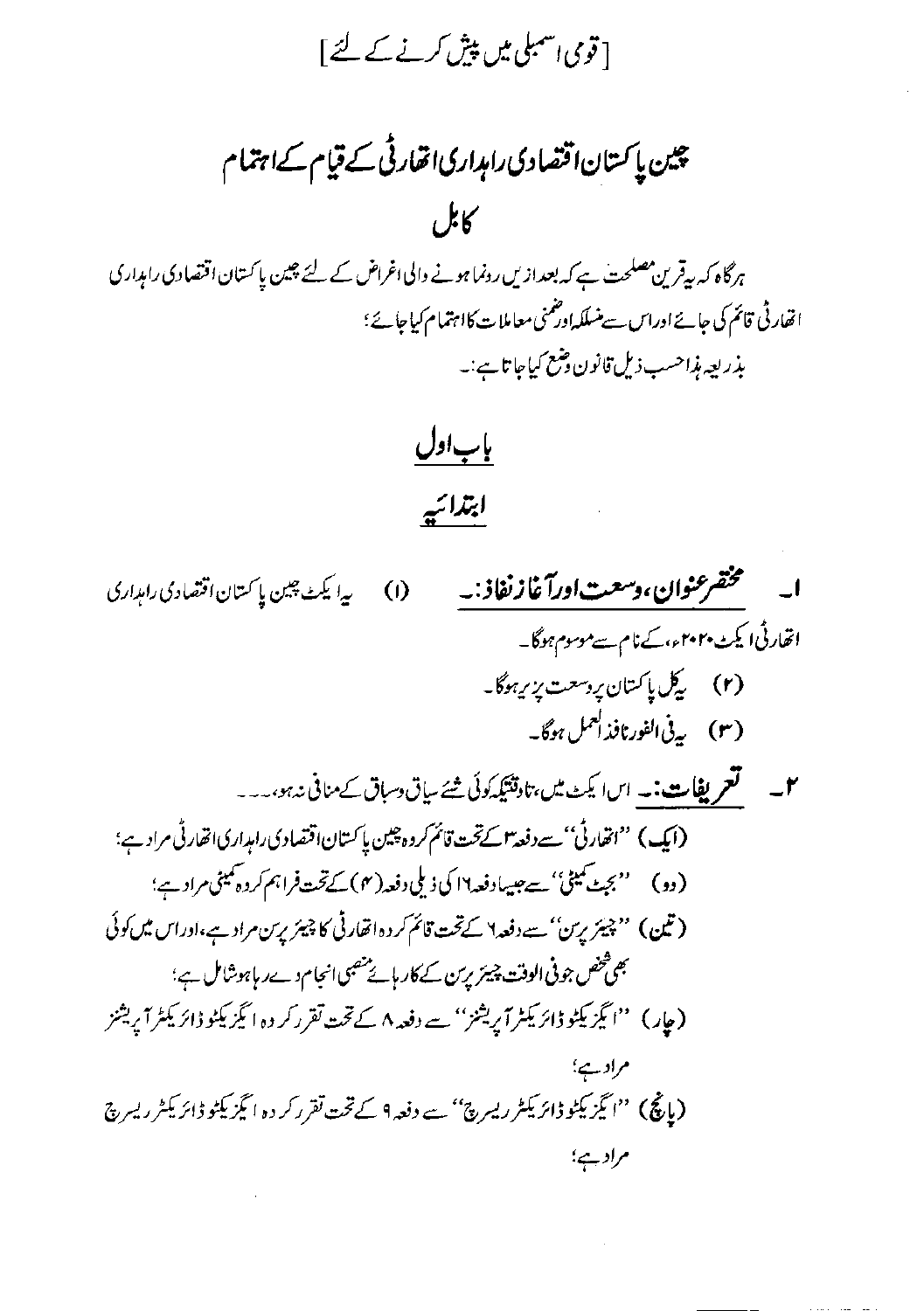### é۲ቅ

(چە) "حكومت"سےوفاتى حكومت مرادے؛ (سات) ''مشتر کہ تعاون کمیٹی'' سے اسلامی جمہور <sub>س</sub>ے پاکستان کے وزیر منصوبہ بندی تر قیات اور خصوصی اقدامات اورعوامی جمہور رچین کےقومی تر قباتی واصلا حاتی کمیشن کے چیئر برس کی مشتر کہ سر براہی میں کام کرنے والی تمیٹی مراد ہے؛ (آٹھ)''مشتر کہ درکنگ گروپ'' سے مشتر کہ تعاون کمیٹی کے تحت تشکیل کر دہ اور کام کرنے والا ور کنگ گروپ مراد ہے؛ (نو) سیست کرنے'' سے دفعہ <sup>ے</sup> کےتحت تقرر کر دہ اتھارٹی کا رکن مراد ہے اور اس میں چیئر پرین ا ئېزىكنوۋائرىكىترا رېشىزاورا ئېزىكنوۋائرىكىتررىسرچ شامل ہى؛ (دیں) ''بداطواری'' سےسول ملازمین ایکٹ بہم19ء(ایکٹ نمبراے بابت ۱۳سے ۱۹ء) کی پیروی میں دستے کر د ہ قواعد میں جیسا بداطواری کی تعریف کی گئی ہے،مراد ہے؛ ( گیارہ) ''پیپلاا کاؤنٹک افسر' سےدفعہ ۱۲ کی ذیلی دفعہ( ۳ )میں صراحت کرد، څنیں مرادے؛ (باره) "ریکارڈ''میں اکاؤنٹ، کیاب،گوشوراہ،کیفیت نامہ،دستاویز،ریورٹ،چارٹ فہرست، خا کہ، فارم ،سروے،شبیہ،انوائس،لیٹر،نقشہ،اقرار نامہ،پاداشت،منصوبۂ داڈ حمہ، مالیاتی وغیر مالیاتی معلومات ،ادرکوئی بھی شئے جومعلومات پرمشتمل ہو ،خواہ تح بری ، ڈیجیٹل یا ائیکٹرا تک شکل میں ہو یا دیگر ذ رائع سے پیش کی جاتی ہو یااس کی شل تیار کی جانتی ہواور الیکٹرانک ڈیٹا پروسینگ سسٹم اور پروگرامز کی ریکارڈ نگ کی تفصیلات جو بیان کرتی ہوں کہ سسٹم اور پروگرام کیا کرتا ہےاور کسی طرح چلتا ہے؛ ( تیرہ ) ''ضوابط' ہےاسا کیے کی دفعہ ۲۵ کےتحت دشع کر دہضوابط مرادی<sup>ں ؛</sup>اور (چودہ) ''قواعد''سےاسا کیے کی دفعہ ہی کے تحت دہنم کر دہ قواعد مراد ہیں۔ إب دوم انقارٹی کا قیام

سل القارقی کا قیام:۔ (۱) حکومت، سرکاری جریدے میں،اعلامیے کے ذریع،اس ایکٹ کے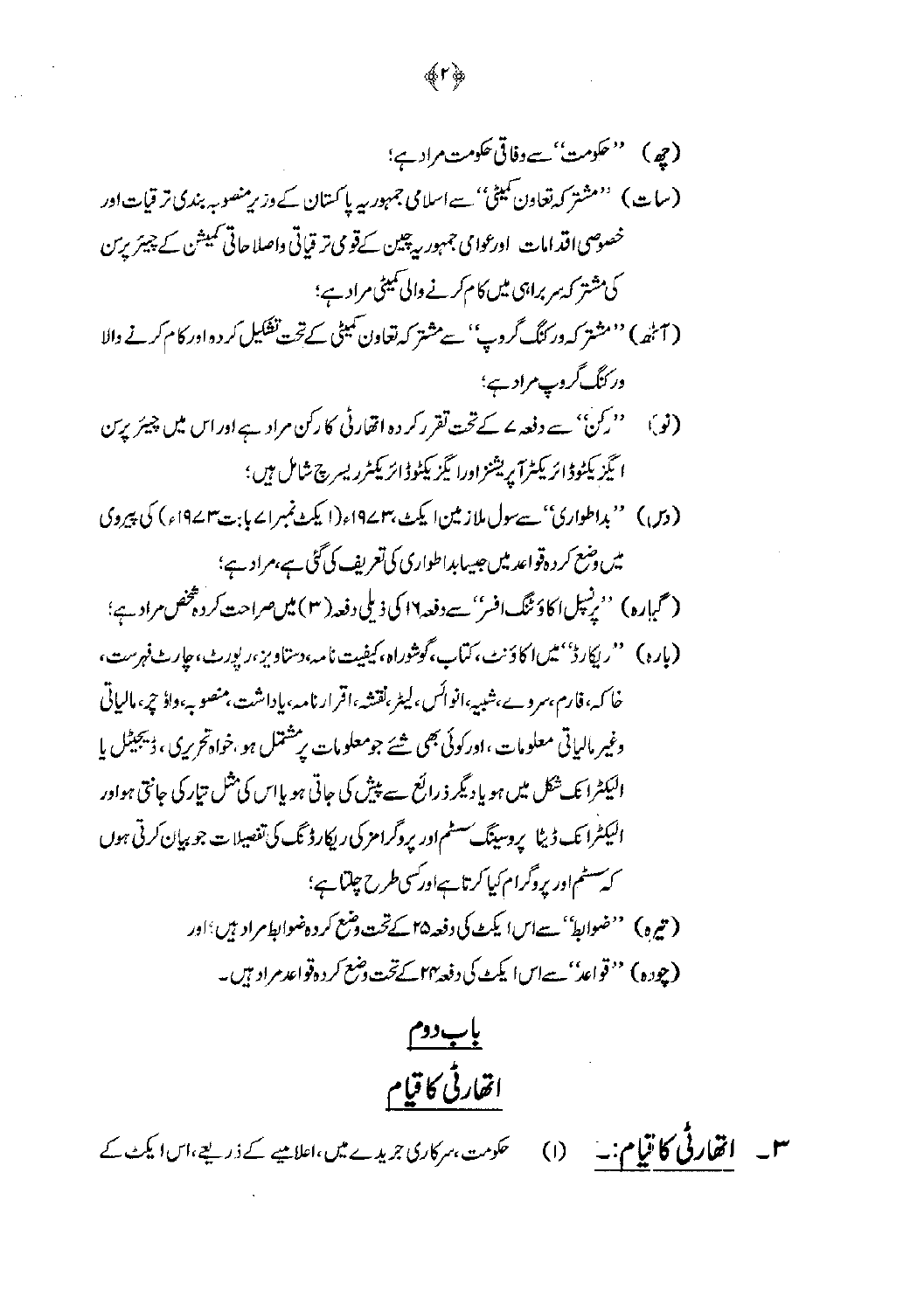(۲) انھار ٹی اسا کیٹ کےاحکامات کی مطابقت میں اپنے کار ہائے منصبی انجام دے گی اوراپنے متعلقہ <u>ڈویٹرن کے ذریعے وزیراعظم کورپورٹ پپش کرے گی۔</u>

(۳) اتھارٹی دوامی حق جانشینی اورمہر عام کی حامل ایک ہیئت جمیعہ ہوگی ،تمام قابل اطلاق قواعد دضوابط کی پیروی کرتے ہوئےاپنے میزانپائی شخصیص کےاندرمعامدات میں شامل ہونے منقولہ وغیرمنقولہ ہردو، جائیدادکوحاصل کرنے یا تصفیہ کرنے کےافتیار کےساتھ اوراس کے نام پرمقد مہکر سکے گی یامقد مہ کیاجاسکے گا۔ (۴) انھارٹی کامرکزی دفتر اسلام آباد میں ہوگا۔

میں **اتھارٹی کے اختیارات اور کار ہائے منصبی:۔** (۱) ایسے دیگراختیارات اورکار ہائے منصبی سے مزید برآں جیپیا کہ اس ایکٹ کےتخت اسےتفویض کیے گئے بحوامی جمہور رچین کےقومی ترتی واصلاحاتی نمیشن اور اسلامی جمہور یہ پاکستان کی وزارت منصوبہ بندی ترقی اورخصوصی اقدامات کے ۸نومبر۱۴۰۴ کو بیجنگ میں دستخط ہونے والےطویل المدتی چین یا کسان اقتصادی راہدای کے منصوبے کے خاکہ یر، نیز وقتاً فو قتی مشتر کہ تعاون کمیٹی کے احلاسوں میں، ہونے دالے فیصلوں کی مطابقت میں ،اتھارٹی چین پاکستان اقتصادی راہداری کی تمام سرگرمیوں سے متعلقہ بلا رکاوٹ اطلاق کے لئےمنصوبہ بندی کرنے ،آسانی پیدا کرنے ،ربط دہی پیدا کرنے ، نافذ کرنے ،ٹکرانی کرنے،اور جانچ کرنے کی ذمہ دار ہوگی۔

گرشرط پیہ ہے کہ منصوبہ بندی کا کام منصوبہ بندی کمیشن کی جانب سے اختیارکر دہ موجودہ انتظامات کې پيړوي ميں ہوگا:

مزیدشر ط بہ ہے کہ حکومت، وقتا فو قتااس سلسلے میں اضا فی کار ہائے منصبی اور ذیبہ داریاں تفویض کر سکتی ہے،اوراقفار ٹی کومزید،رہنمااصول جاری کرسکتی ہے:

بەيىچى شرط ہے كہ چين پا كىتان اقتصادى راہدارى سے متعلقہ سرگرمیوں كے موجود ہ انتظامات بدستور جاری رہیں گے تاوقتیکہا تھار ٹی اس ایکٹ کےتخت فعال نہ ہوجائے۔

(۲) اتھارٹی کسی کوبھی موضوع بحث سے مربوط<sup>ر</sup> حلومات کے لیے طلب کر سکتی ہے جواسے اس ایکٹ کی بجا آوری کے لیے کسی بھی تخص ،ادارے یا ہیئت سے در کار ہوں، جواس میں بلا واسطہ یا بلواسطہ،شامل ہو یا ہو چکا ہو،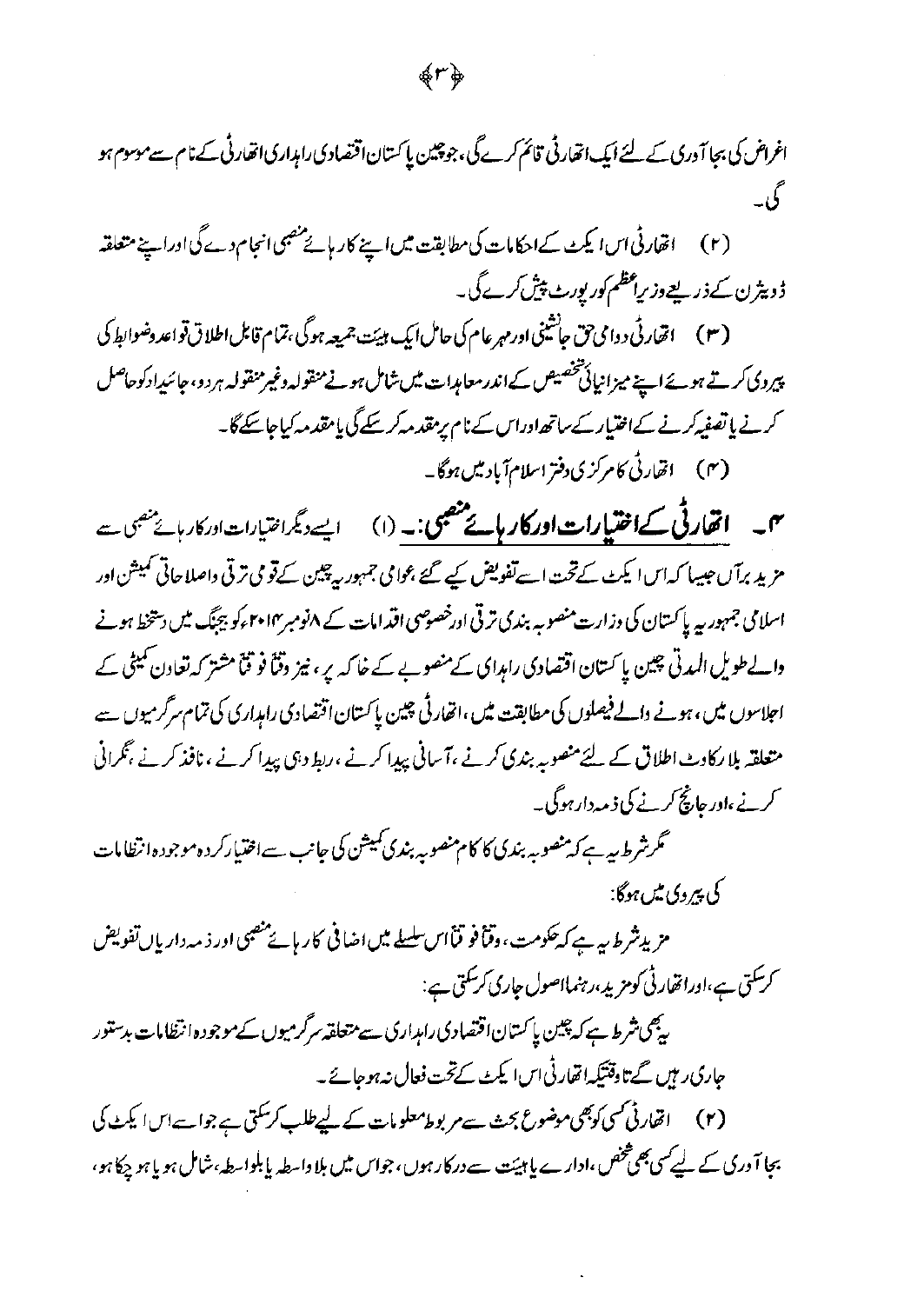مىسى بىمى چىن باكستان اقتصادى رامدارى سے متعلق سرگرى ، با<sup>ىم</sup>ى بىمى معا<u>ملے مى</u>ں جواس كا*تىن*ى با ذىلى ہو كے د<sup>ى بھى</sup> فتض. ادارہ پاہیئت، بیسےاتھار ٹی ، پاس کاافسرمجاز بلاے ،کہ مذکورہ معلومات فراہم کردے تواتھار ٹی پاندکورہ افسر کی جانب سے مقرر کردہ دفت کےاندروہ ایپا کرےگا۔

(۳) انھارٹی اپنے کار مائے منصبی کے ادائیگی میں کسی بھی دفتر ،انھارٹی پاایجنسی جوحکومت،ایک صوبائی حکومت یا مقامی حکومت یا صوبہ جات اورعملدار یوں کے لئے تقر رکر دہ نمائندہ کے تحت کام کر رہی ہو سے کوئی مدد پا سہولت حاصل کر سکتی ہے ۔اس سلسلے میں بصوبہ جات اورعملداریاں اِن بیٹ کے لئے نمائند ہمتسر رکر سکتی ہیں اوراس ا یکٹ کے تخت اتھارٹی کواس کے کار ہائے منصبی کی ادائیگی میں معاونت کر کتی ہیں ۔

(ایک) سی پیک(CPEC)فریم درک کوآ سان عملی جامہ پہنانے کے لیئے آنے والےمسائل کومنتعلقہ وزارتوں،دفاتر اورمحکموں کےساتھ اُٹھاسکتی ہے۔

( دو ) متعلقہ دزارتوں بچکموں ادرحکومت کی جانب سے تشکیل کر د ہموجود ہ دیگرعوامی جرگہ کے ساتھ باضابطہ بحث دمبانے اور مشاورت کے بعدعوامی جمہور ریپین کی حکومت کے قومی ترقی اوراصلاحاتی نمیشن کے ساتھەنقطەاتھەل بناسكتى يە<sup>ي</sup>:

(تین) مشتر کدتعاون کمیٹی اور مشتر کہ در کنگ گروپ کےاجلاس کا انتظام کرے گی؛ (جار) پین پاکستان اقتصادی راہداری سے منسلکہ سرگرمیوں کے لیے بین الصوبائی اور بین الوزارتی تعاون کویقینی بنائے گی؛ (یانچ) چین پاکستان اقتصادی را ہداری سے منسلکہ مرگرمیوں کے پیانیہ اورابلاغ کےفروغ کویقینی بنائے گی؛ (چە) ئىكمل فیصلہ بىلازىكرنے كے لیے شعبہ جاتی تحقیق كاانعقادكرے گی بطویل المدتی منصوبہ جات کے لیے ان بیٹ فراہم کرے گی اور مداخلت کے لیے پخفی علاقہ جات اور پروجیکٹوں کی شناخت کرے گی؛اور (ساتہ) کوئی بھی دیگر کارمنصی انجام دے گی جو کہ وزیر اعظم کی منظوری کے ساتھ ،اس ایکٹ کے تحت ان کار پائے منصبی کی انحام دہی کے لیےضروری ہو۔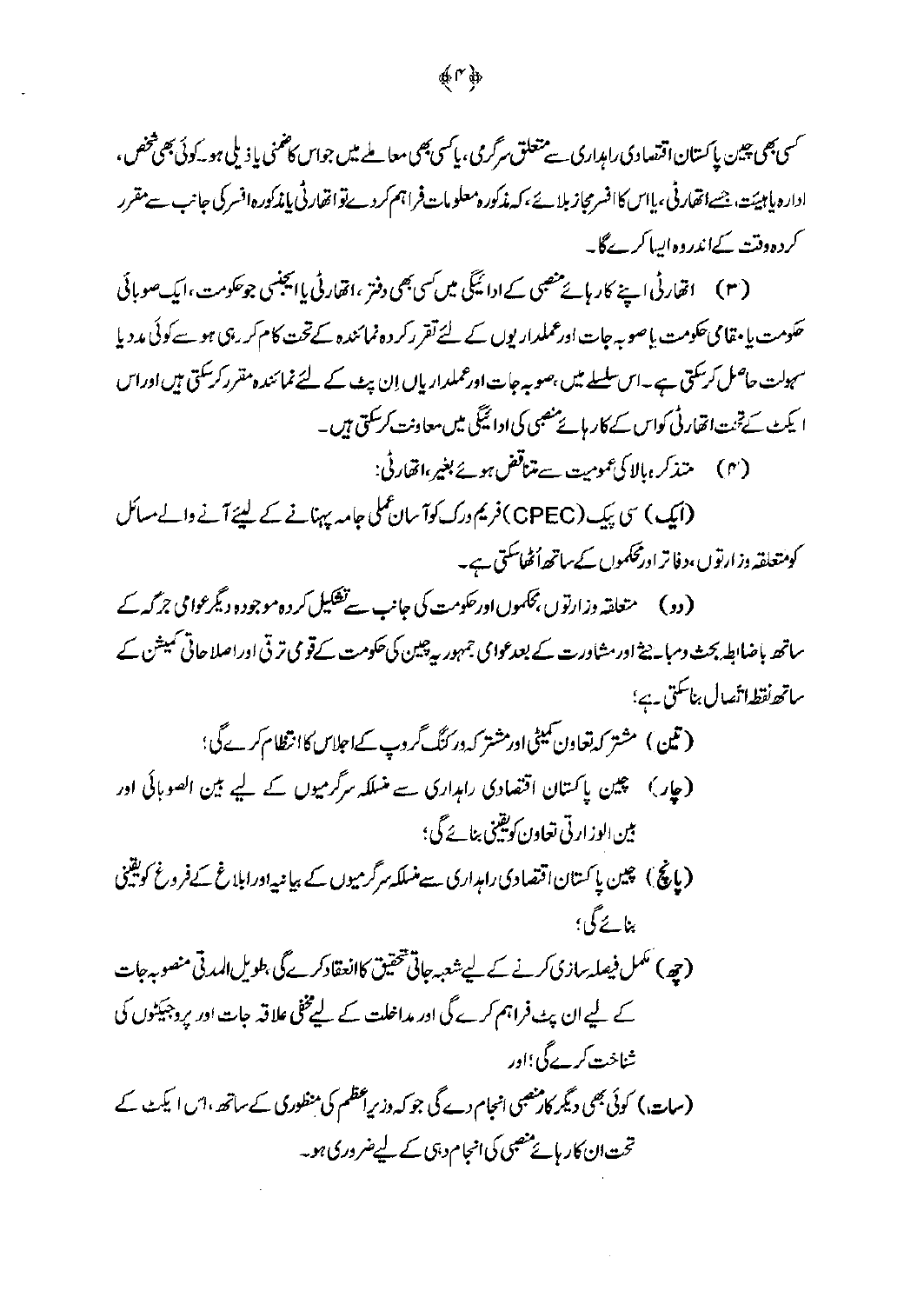بأب سوم انقارثي كاانتظاماورانصرام ه په اقلارنی کی اجزائے ترکیبی:۔ انقارٹی چیئر برین ، ایگزیکٹو ڈائریکٹر آپریشنز پا  $\omega$ ا ئىزىك<sub>ى</sub>نوۋائرىكى<sup>ن</sup>ردىس<sub>ىرى</sub>چ <sub>ا</sub>ور ج<sub>ە</sub>دىگراراكىن يرشتمل ہوگ<sup>ى</sup> \_ (۲) چیئریرس اتھارٹی کا کنونیئر ادرسر براہ ہوگا۔ (۳) اتھارٹی،وزیراعظم کی پیشکی منظوری سے رکن کے طور پرکسی بھی دیگر څخص کووقیافو قماشامل کر سکے گی۔ (۴) انھارٹی کاافسر، جواس کی جانب سےاس طرح نامزدکیا گیاہو،توانھارٹی میں بطور سکرٹری کام کرےگا۔ سکرٹری اتفارٹی کی مہرعام کانگران ہوگا۔ (۵) انھارٹی، جب بھی مناسب سمجھے،افسران،عملہ،ماہرین،کنسلنٹس مہشیران، بیلک اورسول ملازمین، یاد یگر ملاز مین کو،الیپی قیو دوشرائط پرجیسا که اتھارٹی ، دقیافو قیاتقین کرے بھرتی کر سکے گی۔ ۷۔ چیزیرس کی تقرری:۔ (۱) چیزپرسکاتقررحکومت کی جانب سے جارسال کی میعادے لیے کیاجائے گا،ایسی قیو دوشرائط پرجیسا کہ حکومت کی جانب سے قعین کیا گیا ہو۔ (۲) - چیئر پرین چارسال کی ایک اضافی میعادے لیے دوبارہ تقرری کااہل ہوگا: گر شرط ہے ہے کہ پھی شخص کا بطور چیئر پر س تقرر دوسلسل مدتوں سے زائد کے لئے نہ کیاجائے گا۔ (۴) دزیراعظم،اگرضروری ہوتو ،اتھارٹی کے سی بھی رکن کو،جیسا کہ دفعہ۵ کی ذیلی دفعہ(۱) میں فراہم کیا گیاہے بطور چیئر برین کام کرنے کے لیے نامزدکر کے گا۔ **ے۔ اراکین کی تقرری:۔ (۱)** اتحار ٹی کےاراکین کا تقرروز راعظم کی جانب سے جارسال کی میعاد کے لئے الیمی قیودوشرائط پر بہیپا کہ دز پراعظم متعین کرے،کیاجائے گا۔ (۲) گہلی میعاد کے کمل ہونے پر، ہر کن چارسال کی ایک اضافی میعاد کے لیے دوبارہ تقرری کااہل ہوگا: محمرشرط بیہ ہےکہ کی پھی فتی کابطور کرن تقرر دوسلسل مدتوں ہےزائد کے لیے پہل کیاجائے گا۔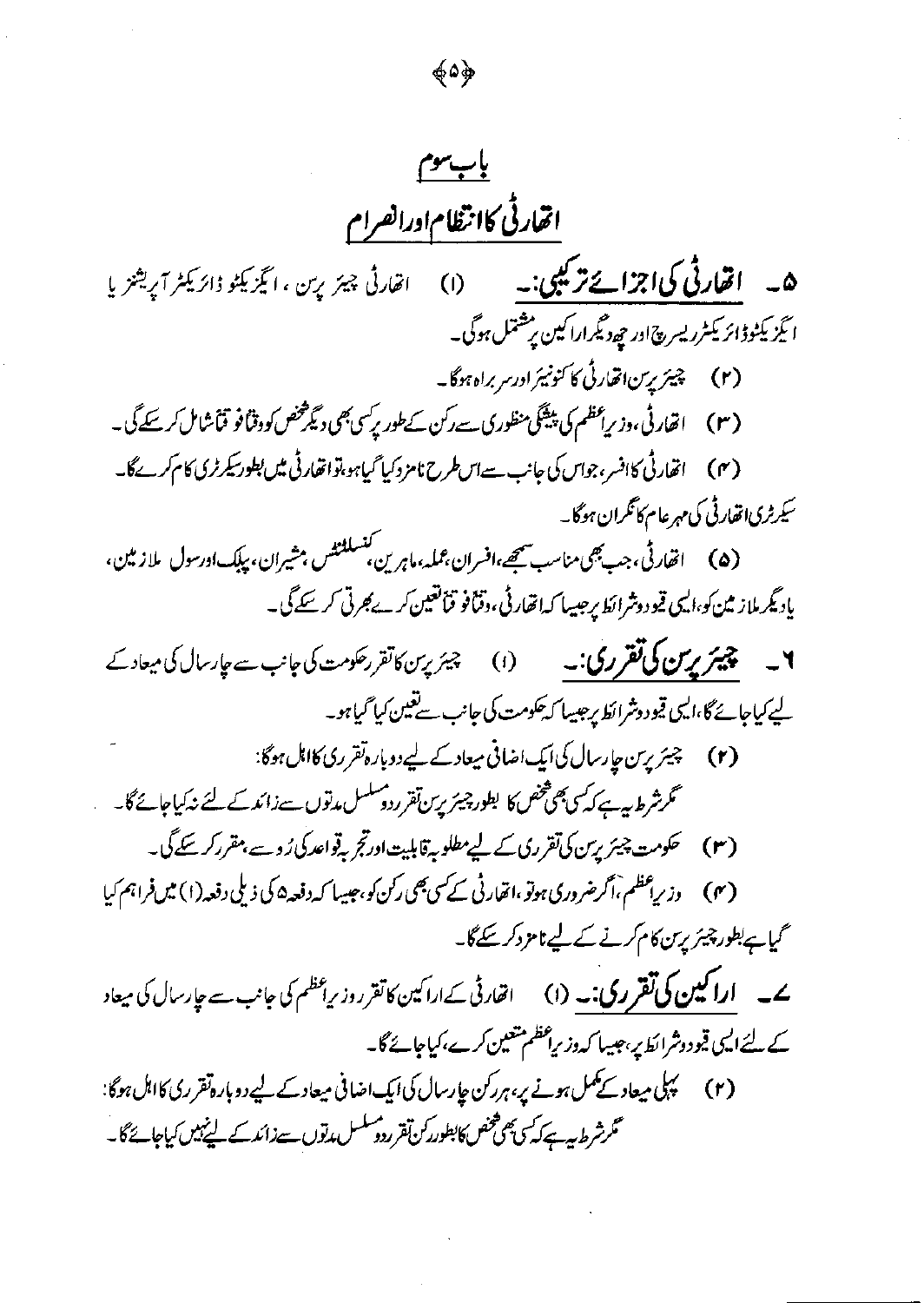۸۔ ا**گریکٹوڈائریکٹرا پریشنز :۔** (۱) دری<sup>اظم،</sup>اخارٹی کی سفارش پر،ائیزیکٹوڈائریکٹرا پریشنز کا تقرر، میارسال کی میعہ دیے لیےالیپی قیود وشرائط پرکرےگا جیسا کہاتھارٹی کی جانب سے مقرر کیا گیاہو۔ (۲) گیز کیٹوڈائر کیٹرآپریشنز جارسال کیا آیک اضافی میعاد کے لیےدوبار ہقتر ری کااہل ہوگا: گرشرط بیہ ہے کہ کی بھی فخص کا بطور ،ا ٹیزیکٹو ڈائریکٹرا پریشنز تقرر دوسلسل مدتوں سے زائد کے لئے نہیں کیاجائے گا۔ (۳) اقدار ٹی،انگیز یکٹوڈائر یکٹرآپریشنز کی تقرری کے لئےمطلوبہ قابلیت اورتجر بہ ضوابط کی روسے مقررکر سکے گی.. **انگیز یکٹوڈائریکٹرریسر پی**(۱) دزیراعظم ات<sub>ھار</sub>ٹی کی سفارش پر،انگزیکٹوڈائریکٹرریسرچ تقرر ،چار  $\blacksquare$ سال کی میعاد کے لیے ،ایسی قیو دوشرائط پر بکر ےگا ،جیسا کہاتھارٹی کی جانب سے مقرر کیا گیا ہو۔ (٢) أيَّز يَكْنُوڈائرَ يَكْثرر يسرچ حارسال كى ايك اضافى ميعادے لئے دوبار ەتقررى كالل ہوگا: ٹکر شرط بیہ ہے کہ کی بھی فخص کا بطورا ٹیزیکٹو ڈائر یکٹرر یسرچ تقرر دوسلسل مدتوں سے زائد کے لينہيں کیاجائے گا۔ •ا۔ چیئریرس، انگیزیکٹوڈائریکٹرزاوراراکین)برطرفی پاانٹعفل:۔ () چیزین، ائیکز بکثو ڈائریکٹرآ پریشنز ،ایگزیکٹوڈائریکٹرریسرچ پاکوئی بھی دیگررکن ایل متعلقہ مدتوں کےاختیام سے پیشتر ،وزیر

اعظم کوایی زیر پخطی تحریر کے ذریعے سے عہدے سے انتعفیٰ بھجواسکتا ہے۔

(۲) دز راعظم پاان کی جانب سےاس طرح سے نامزدکر دہ کوئی شخص تحقیق کرنے کے بعد ، چیئر پرس کو نااہلیت،معذوری پاغلط روی کی وجو ہات پرعہدے سے برطرف کرسکےگا۔مذکورہتحقیق کرنے کے لئے ضابطہ ایساہوگا جبیبا ک<sup>ا</sup>نواعد کی رو <sub>سے پ</sub>مقرر کیا گیاہو۔

(۳) وزی<sub>را</sub>عظم اتفار فی کی سفارش پر، انگیز یکشو ڈائریکشرز، انگیز یکثو ڈائریکشرر یسرچ پاکسی بھی رکن کونااہلیت،معذ دری پاغلط روی کی دجو بات برعہدے سے برطرف کرسکے گا۔اتھارٹی مذکورہ سفارش کی اغراض کے لیے تحقیق ایسے طریقہ کار میں کرے گی جیسا کہ ضوابط کی رُوسے مقررہ ہو۔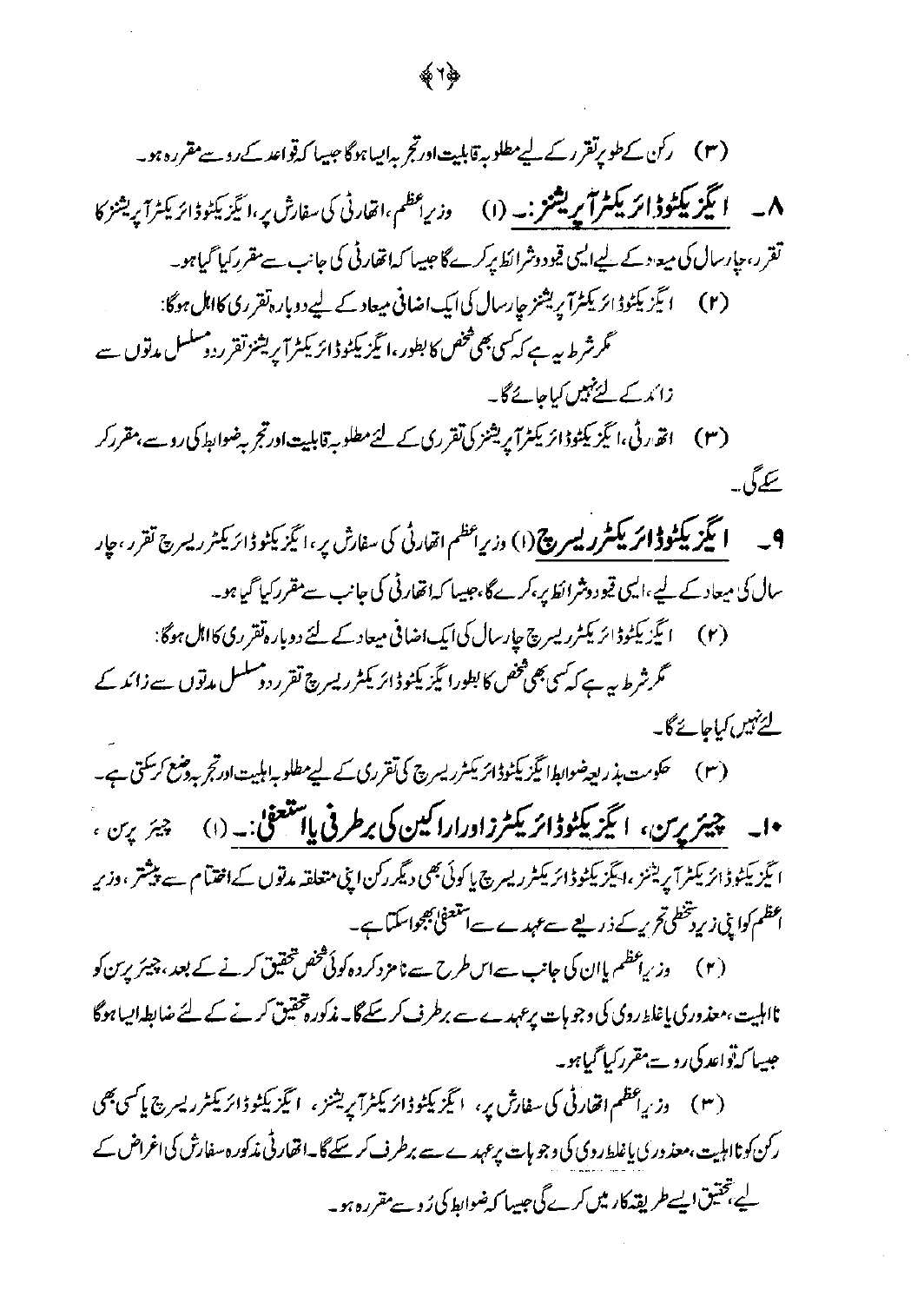(۴) چیئریرس،ایگزیکٹوڈائریکٹرآپریشنز، ایگزیکٹوڈائریکٹرریسرچ پارکن کی وفات،استعفیٰ،سبکدوشی پا برطر فی کی دجہ سےاسا می خالی ہونے کی صورت میں، مذکورہ خالی آ سامی کی تاریخ سےنوےایام کےعرصے کےاندر، کسی دوسر تحضحض کی تقرری کی جائے گی۔

**اا۔ سے کمیٹیاں اور ڈیلی کمیٹیاں:۔** چیئر پرس کمیٹیاں اور ذیلی کمیٹیاں تشکیل کر سکے گا اور اتفارٹی کے کار ہائے منصبی کی موثر انحام دبی کے لئے مذکور ہ کمیٹیوں اور ذیلی کمیٹیوں کومخصوص کام تفویض کر سکے گا۔اس طرح سے تشکیل کر دہ کمیٹیاں اور ذیلی کمیٹیاں چیئریرین کی جانب سے *معرجہ کیے گئے طر*یقہ کارمیں ان سپر دکر دہ کا موں کو یورا کریں گی۔

چیئریرین کی ہدایت پرائگز یکٹوڈائر یکٹرآپریشنز ،پااتھارٹی کی ۱۲۔ انقارئی کےاجلاس:۔  $\bigcirc$ جانب سےاس ضمن میں نامز دکر دہ کوئی بھی دیگرافسر ،اتھارٹی کااجلاس طلب کرے گا۔

(۲) چیئریرسن اتھارٹی کے کم از کم تین اراکین کی جانب سے اس طرح تحریری درخواست کرنے پر، پانچ ایام کار کےاندر،اتھارٹی کااجلاس بھی طلب کرےگا۔

(۳) اتھارٹی کےاراکین کواتھارٹی کےاجلاس کی تاریخ ،وقت ،اور مقام اور ہرامر کے بارے میں معقول اطلاع ہوگی جس پر فیصلہ لیاجا نامقصود ہو۔

گرشرط بیہ ہے کہ انتہائی اہم معاملے کی صورت میں پیشگی اطلاع کی مقتضیات کوچیئر مین کی جانب سے ختم کیا حاسكتا ہے۔

انقار ٹی ضوابط کے ذریعے طریقہ کارکی صراحت کرے گی ،جس میں اتفار ٹی کے اجلاسوں کا انعقاد کیا  $(r)$ جائے گا۔

اتھارٹی ہرایک مالیاتی سال کی سیہ ماہی میں کم سے کم ایک احلاس کاانعقاد کرے گی۔  $(\omega)$ 

چیئر پرین یا چیئر پرین جانب سےتقرر کیا گیا کوئی بھی دوسرارکن اتھارٹی کے اجلاس کی صدارت  $(Y)$ كرےگا۔

- (مے) اتھارٹی کے فیصلےکلار کیلئن کی اکثریت سے کئے جائمیں گے۔
- (۸) اجلاس کے لیےکورم کل اراکین کا دوتہائی ہوگا *کسر ک*وایک شار جائے گا۔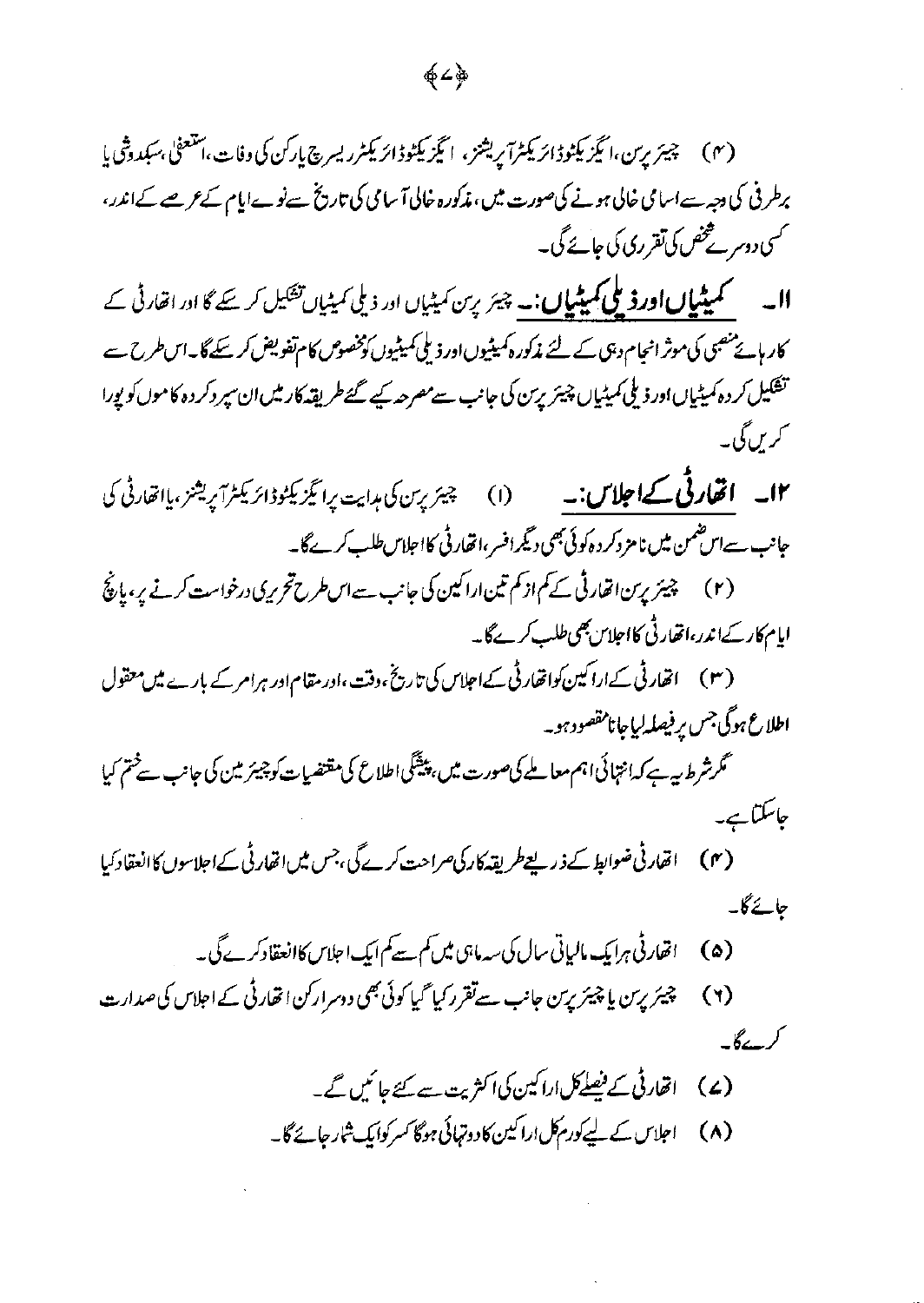**١٣ \_ مفاد كانگلرا ؤ: \_\_\_\_\_\_\_\_\_\_\_\_\_\_\_\_\_\_\_\_**\_ بھى *څخص كو*بطور چيئريرس ، ركن ،ا ئيزيكثو ڈائريكثر آپريشن يا ا ئیگز یکٹوڈ ائریکٹرر پسرچ تقر رنہیں کیا جائے گااگر وہ پا اس کا دست نگر، بلواسطہ پابلا واسطہکوئی مفاد کائکراؤركفتا ہو یا کونیَ مجمی ایباتعلق ہو جومعقول طور پرایبا نظرا ً ریا ہو کہ جوکسی بھی ادار ہ یا ہیئت کے ساتھ مفا د کا نکرا وَ پیدا ہو جو چین پا کستان اقتصادی راہداری کے منصوبے یا پیش قدمی میں شامل ہو کسی بھی گھنس کو بیسے بطور چیئر پرین ،رکن ، ا ٹیزیکٹوڈائریکٹرآ پربشنز یاا ٹیزیکٹوڈائریکٹرریسرچ تقررکیا گیاہو،اس کےعہدے کی معیاد کے دوران،کسی بھی ایسے هخص کے ساتھ بلواسطہ پابلا داسطہ مالیاتی مفادتہیں رکھے گا جوچین پاکستان اقتصادی راہداری پاچیش قدمی میں شامل ہو۔ چیئریرس،رکن،ا ٹیز ٔ بلٹرڈائر پیٹرآ پریشنزیاا ٹیز کیٹوڈائر یکٹرریسرچؒان کے عہدے کی میعادےدوران سی بھی دقت اپنے آپ کوکسی بھی دوسر کی ملازمت کاروبار باخدمت میں مصروف نہیں رکھیں گے۔

(۲) گرگسی بھی وقت اتھارٹی چیئریرین ،رکن ،انگیز یکٹر ڈائریکٹر آپریشنز یاانگیز یکٹو ڈائریکٹر ریسرچ سمسی جن طرح مفاد <u>ئے ک</u>کراؤ کوفر وغ د تیاہےجیسا کہ ذیلی دفعہ (۱) میں بیان کیا گیا ہے،تو وہ مرد یاعورت مذکورہ مفاد کا اقعار ٹی کوفوراًانکشاف کریں گے جوفوراًوز ریاعظم کوآگاہ کر گچی، جواس کوعہدے پر برقرارر کھنے کا فیصلہ کریگا۔

(۳) گچش جو دانستہ طور پر ذیلی دفعہ (۱) یا ذیلی دفعہ (۲) کے احکامات کی خلاف ورزی کرتا ہے تو وہ بداطواری کامرتکب ہوگا۔

۱۴۔ چین پا کست**ان اقتصادی راہداری کاروباری کوسل:۔** (۱) سچین پاکستان اقتصادی راہداری کارد باری کونسل ہو گی جسے سر ماہہ کاری بورڈ کی جانب سے تشکیل دیا جائے گا اور اعلان کیا جائے گا جیسا کہ ضوابط کے ذریعےصراحت کیا گیا۔

(۲) چین پاکستان اقتصادی را بداری کاروباری کونسل اتفار فی کومشوره دے گی کہ اس ایکٹ کے اغراض کو<sub>ک</sub>وامی جمہور ریپھین کاقومی تر قیاتی اوراصلاحاتی نمیشن اوراسلامی جمہور ریہ پاکستان کی وزارت منصوبہ بندی تر قی اور خصوصی پیش قد می جیسا که اس ایکٹ کی دفعہ ہی ذیلی دفعہ (۱) میں صراحت کیا گیا ہے کہ ما بین مفاہمت کی یا داشت کی مطابقت میں کیسے بہتر طریقے سےحاصل کیئے جاسکتے ہیں۔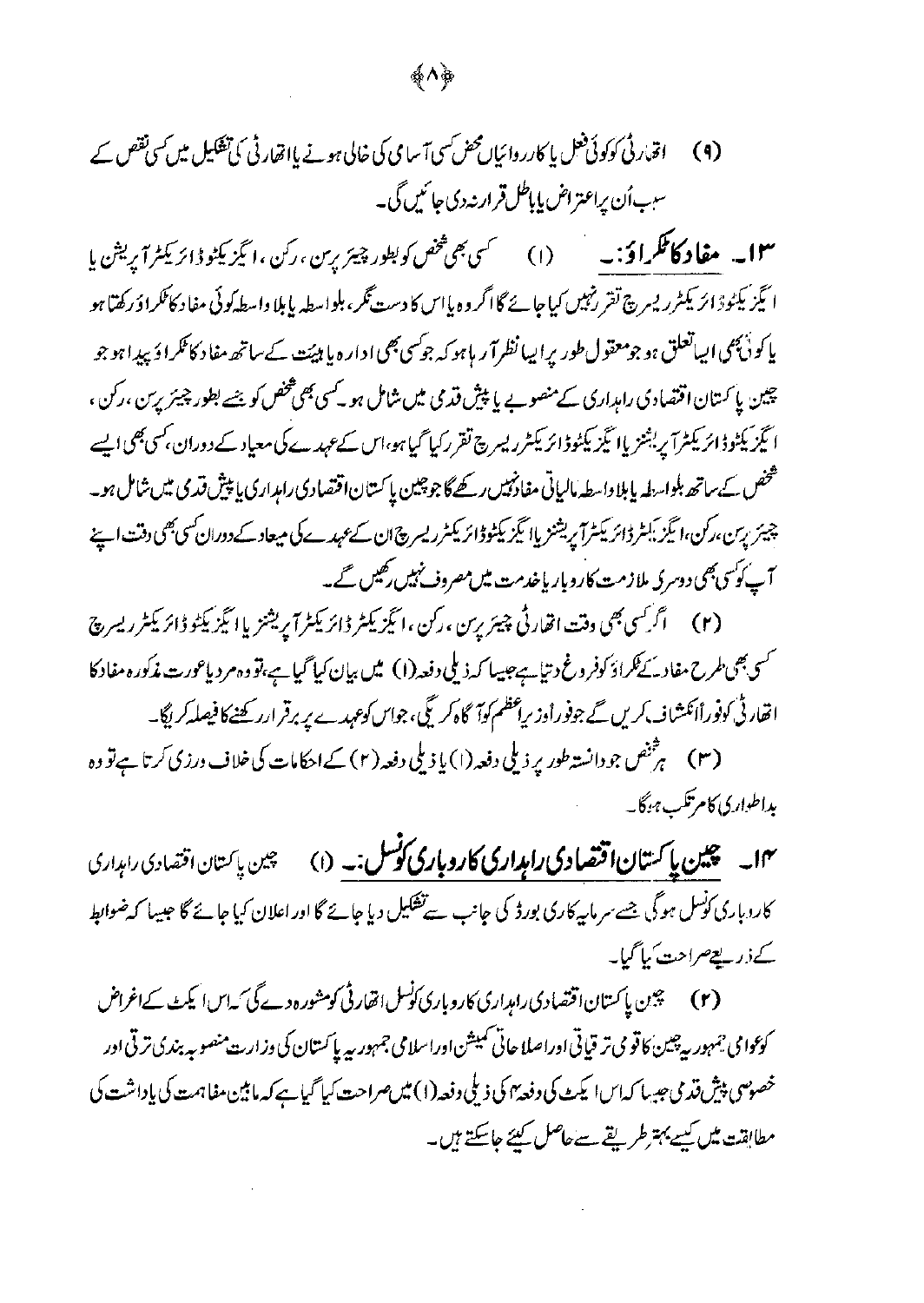(۳) سمر مارکاری بورڈ بطورکاروباری نوسل کے سکرٹر بیٹ کل انجام دےگا جومعیاری طور پراجلاس کرے گی۔ (۴) کاروباری ٹوسل کاایک سکرٹری ہوگا جس کاتقررسر ماریکاری بورڈ کرےگا۔

## بأب جهارم

### ميزانيه ماليات اورجانج

ھا۔ چین پاک**سان اقتصادی راہداری فنڈ** :۔ اصّارٹی اس کے اغراض کوتوسیع دینے کے لئے ایک سی پی ای سی فنڈ قائم کرے گی ایسے طریقہ کاراوراپیے قیو دوشرائط میں جیسا کہ مالیات ڈ ویثرن کی جانب سے منظور کیا حمياهو۔

١٢۔ میزانیہ، م**الیات اور حسابات:۔** (١) اقدار ٹی کوایک تنگل لائن میزانیفراہم کیاجائے گا۔ (۲) ۔ اتھار ٹی ہرایک مالیاتی سال کی بابت اپنا میزانیہ تیارکرے گی اور حسابات کی کتابوں اور اس کے مالیاتی اُمور ہے متعلق دیگر ریکارڈ سے متعلق اُمورکوکمل اور درست رکھے گی ۔ (۳) چیئر پرسن اتھارٹی کا پرنسل اکاؤنٹنگ افسر ہوگا۔ (۴) ۔ انھارٹی کی جانب سے تبارکر دہ میزانیہ کی میزانیہ کمیٹی کی جانب سےنظر ثانی کی جائے گی جوتین

ارا کین پرشتمل ہوگی جن میں ہےدوکواتھارٹی نامز دکرے گی اورایک رکن متعلقہ ڈ ویثر ن سے ہوگا۔میزانیہ کیٹی بیقینی بنائے گی کہاتھارٹی اسا کیٹ اورقواعد دضوابط کی تمام مقتضیات کی تعمیل کرے گی۔

(۵) انھارٹی کی جانب سےتمام سرمایہ کاری کی منظوری میزانیہ کمیٹی کی جانب سے دی جائے گی۔

**۱۷۔ جانچ:۔ (۱)** آڈیٹر جزل پاکستانانقارٹی کےحسابات کی سالانہ جانچ کرےگا۔ (۲) اتھارٹی ، ذیلی دفعہ (۱) کےتخت محاسبے کےعلاوہ ، حارثرڈ اکاؤنٹیٹ پاچارٹرڈ اکاؤنٹنٹس کی جانب سےاس کے کھاتہ جات کے سالانہ محاسبے کا موجب بنے گی۔

فراہم کی جائے گی جیسا کہآ ڈیٹرکی جانب سے کھا تہ جات کے محاسبے کے لیےضروری سمجھا جائے۔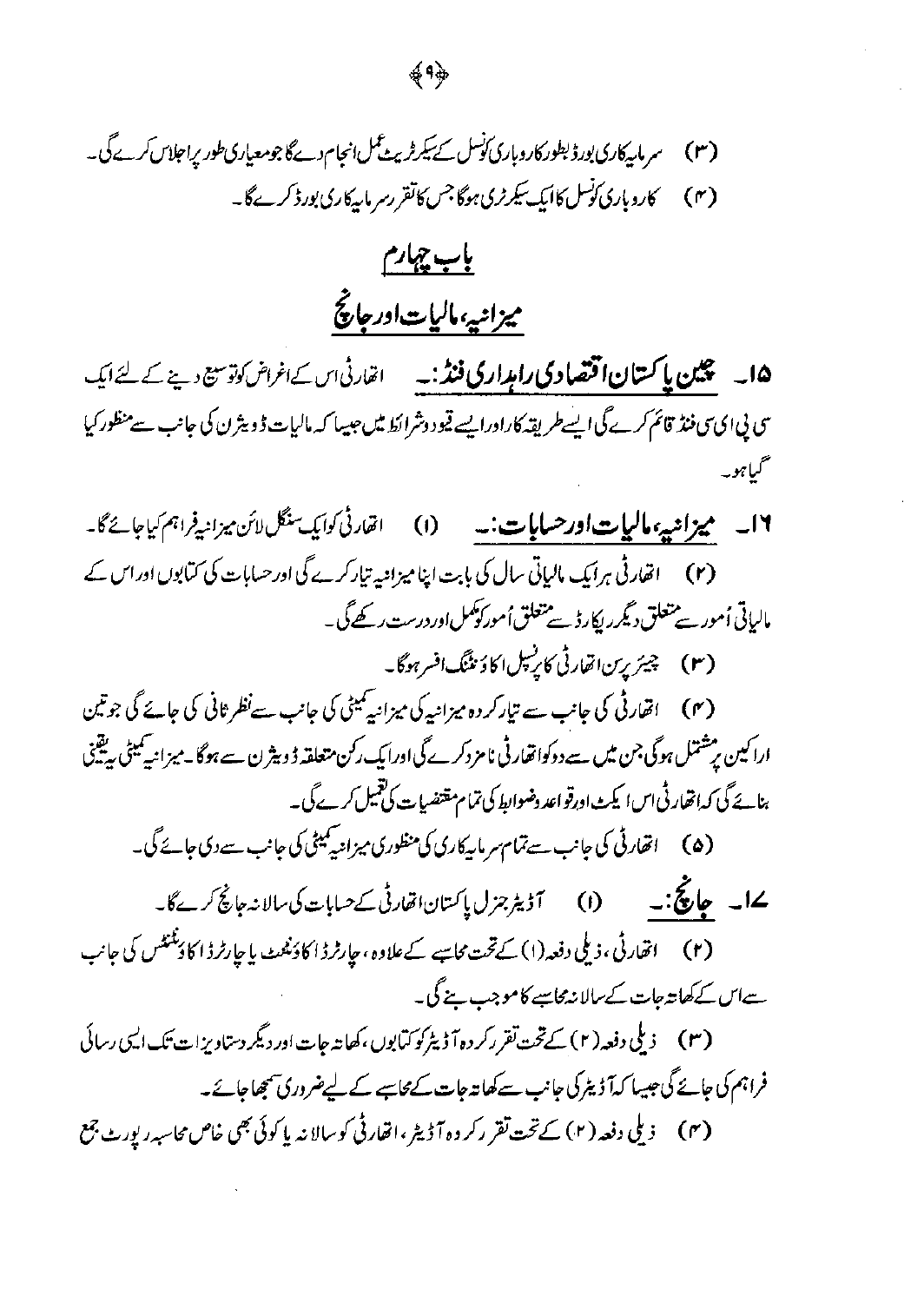کردا ئے گا ،ادرحکومت کواطلاع دینے کے تحت اتفار ٹی ،محاسبہ ریورٹ کی روشی میں مناسب انسدادی یا دیگر کارروائی کرے گی۔

(۵) اتھارٹی قواعد کے ذریعے مالیاتی انصرام اوراندرونی محاسبہ کے لیےضوا<sub>ل</sub>ط<sup>مق</sup>ررکرےگی۔

م ا۔ س**الا شدر یورٹ:۔** (۱) اتھارٹی مالیاتی سال کے آخری تین ماہ کے اندر، <sub>ن</sub>زیراعظم کواس کی سالانہ ر بورٹ پیش کرے گی ، جوانھار ٹی کے حسابات اورمحاسبہ رپورٹوں پر سابقہ مالیاتی سال کے دوران اتھارٹی کی جانب ہے کیے گئے کام اورسرگرمیوں کی جامع کیفیت نامہ اوراس کی مجوز ہ سرگرمیوں نیز ایسے دیگر اُمور پر مشتمل ہوں گی جیپیا کہ اتھارٹی کی دہانب سے مناسب سمجھاجائے۔

(۲) دزیراعظم،اتھارٹی ہےاس کے مالیاتی اُمور کے متعلق کمی بھی دفتہ ،کوئی بھی تفصیلات یادضاحت طلب کر سکتاہے۔

( ۳ ) القار ٹی کی سہ ماہی تر قیاتی ریورٹوں کواتھارٹی کی سرکاری ویب سائٹ پرشائع کیاجائے گا۔

باب پنجم متفرقات

(۱) اتھارٹی ہموی پاخصوصی حکم کے ذریعے،اتھارٹی کے کسی بھی ۱۹ - تفويض<sup>8</sup>نيارات: -افسرکوا پی قیو دوشرائط کے تابع جیسا کہ حکمنا ہے کےاندرمخصوص کی گئی ہوں ،اتھار ٹی کے کسی د دسرےافسر کے کوئی بھی اختیارات فرائض پا کار ہائے پنھبی تفویض کر سکے گی ۔

گر نئر ط بیہ ہے کہ تفویض مالیاتی اختیارات مالیاتی انضباط اور میزانیہ کے نظام اور مالیاتی ڈویژن کی جانب ہے وقتاً فو قتاً جاری کرد ہیدایات کی مطابقت میں ہوگا۔

•۲ \_ سمر ک**ار کی ما! زیلن :۔** اتھار ٹی کا چیئریرس،اراکین،ا یگزیکٹوڈائزیکٹر آپریشنزیاا یگزیکٹو ڈائریکٹرر پسرچ ،افسران پادیگر ملاز مین پااتھارٹی کی جانب *سے بھر*تی کردہ ،مقررکردہ پامنسلک کردہ ماہرین ، گنسلٹنٹس بہشیران دقناً فو قناً ، جب بھی اس ایکٹ ،قواعد یاضوابط کے کسی احکامات کی پیروی میں کام کریں یا کام کرنے کے مفہوم میں آئیں تو مجموعہ تعزیرات پاکستان، ۱۸۶۰؍ (نمبر ۱۸۵ بابت ۱۸۶۰؍) کی دفعہ ا۲ کے معنی میں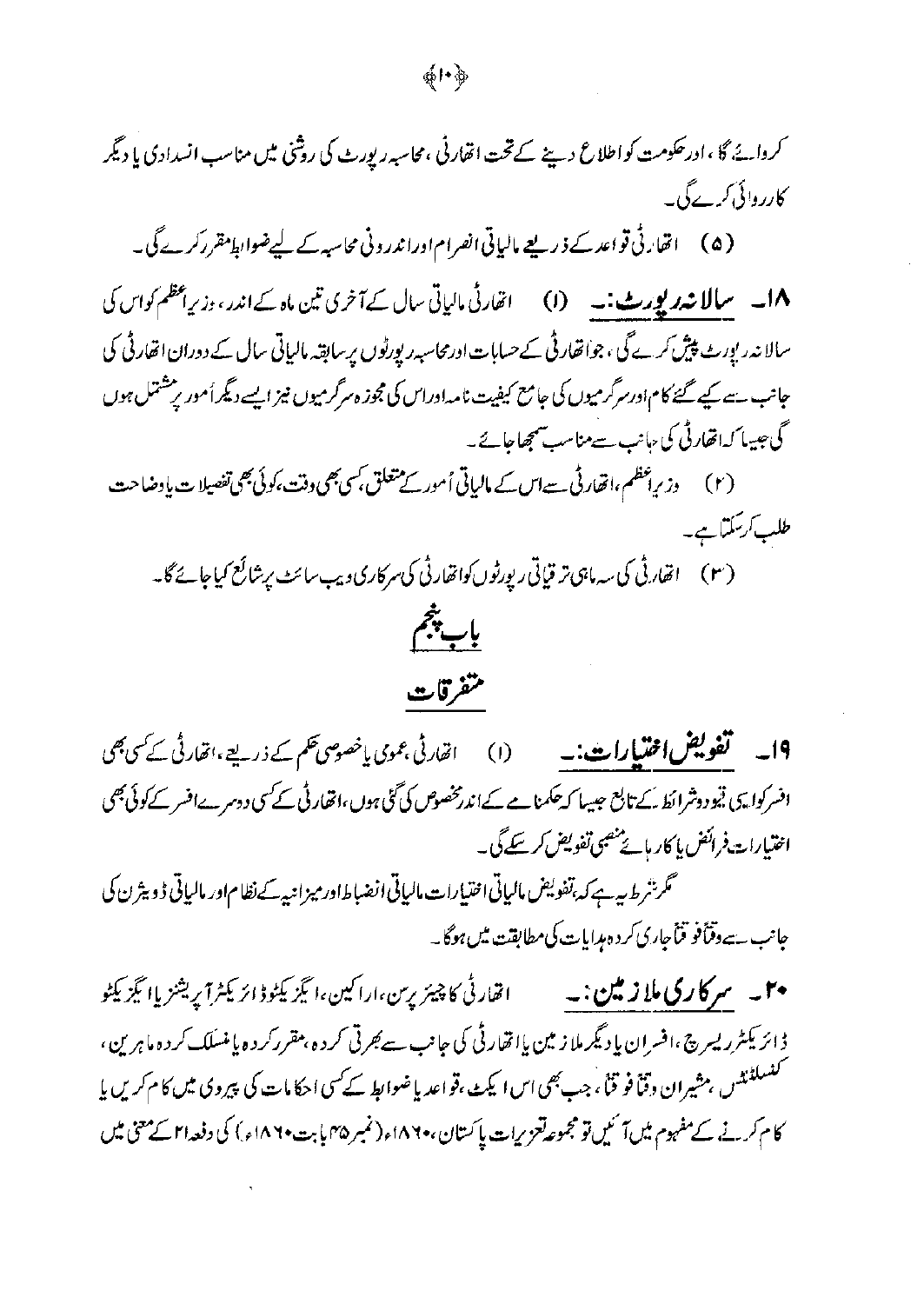سرکاری ملاز مین متصور ہوں گے۔

**ا۲۔ چیئریرس،وغیرہسول ملازمین نہ ہوں گئے:۔** انھارٹی کا چیئریرین،اراکین،ایگزیکٹو <u>ڈائریکٹرآ پریشنز پاا ٹیزیکٹوڈائریکٹرریسر پ</u>چ،افسران، یادیگرملاز مین یااتھارٹی کی جانب سے *بھر*ٹی کردہ ،مقررکردہ یا منسلک کرد ہ ماہرین کنسلٹنٹس ،مشیران وقتاً فو قتاً ،اینی تقرری کی قیود وشرائط ہے انصرام کیے جا کیں گے ،اور سول ملاز مین) یکٹ ۱۹۷۲ء(۱ یکٹ نمبرا∠ پابت۳سے194ء) کےمفہوم میںسول ملاز مین متصور نہیں کیے جائمیں گے۔ گمرشرط بی<sub>س</sub>بے کہ اگرسول ملازم کا مستعارالخدمتی برتقر رکیا گیا ہو،تو وہ سول ملازمین ایکٹ ۱۹۷۳ء (ایکٹ ایمابت ۱۹۷۳ء)اوراس کے تحت دہنم کر دہ تواعد کے تابع ہوگا۔

۲۲۔ خفیہ معلوم**ات:۔** (۱) بج اس کے کہ ضوابط میں مذکور ہو،کوئی *خض کسی بھی خض ک*واس ایکٹ کےمطابق کوئی بھی ریکارڈ باوصول کر د ہ معلومات سےآ گاہنیں کرے گا، یا آگاہ کیے جانے کی اجاز ت نہیں دےگا، جو اس ریکار ڈیامعلومات کا قانونی طور پر یشخق نہ ہو پاکسی بھی فخص کواس ریکارڈ پامعلومات کی اجازت دینے کی بابت قانونی طور پریشخ تنه بیوجوکه اسالیکٹ کےتحت حاصل کردہ کسی بھی ریکارڈ تک رسائی رکھتا ہو۔

ہے،نووہ ذیلی دفعہ(۱) کےتحت مذکورہ ریکارڈ یامعلومات کواپنی پابندیوں سے مشروط رکھےگا،جیسا کہاس شخص پرلا گوکی گئی ہیںجس سے مذکورہ ریکارڈ پامعلو مات وصول کی گئی ہوں۔

۲۳۔ ق**انونی ذمہ داری سے برآت:۔** انھارٹی کا چیئریرس ، رکن ،ایگزیکٹو ڈائریکٹر آپریشنز یا ا ئیگز یکٹو ڈائر یکٹرر پسر پیج ،ملاز مین ،افسران ، ماہرین ،تسلٹنٹس ،مشیران ،سی بھی کی گئی شیئے کی بابت جوانہوں نے اسا يكٹ پاقواعد دضوابط كےتحت نيك نيتى ہےسرانىجام ديا ہويا دينے كااراد ہ رکھتے ہوں ، كےخلاف كوئى بھى ، ناكش استغاثه بإدیگر قانونی کارروا ئیاں تہیں کی جائمیں گی۔

م**ہو۔ قواعدوضع کرنے کااختیار:۔** صحو*مت مر*کاری جریدے میں اعلان کے ذریعے اس ایکٹ کےاغراض کوکمل میں لانے کے لئے تو اعد دمنع کر سکے گی جواس ایکٹ کےاحکامات سے متناقض نہ ہوں۔ **۳۵۔ ضوابط وشع کرنے کااختیار:۔** اتحار ٹی ،اس ایکٹ کے اغراض کی بجا آوری کے لیے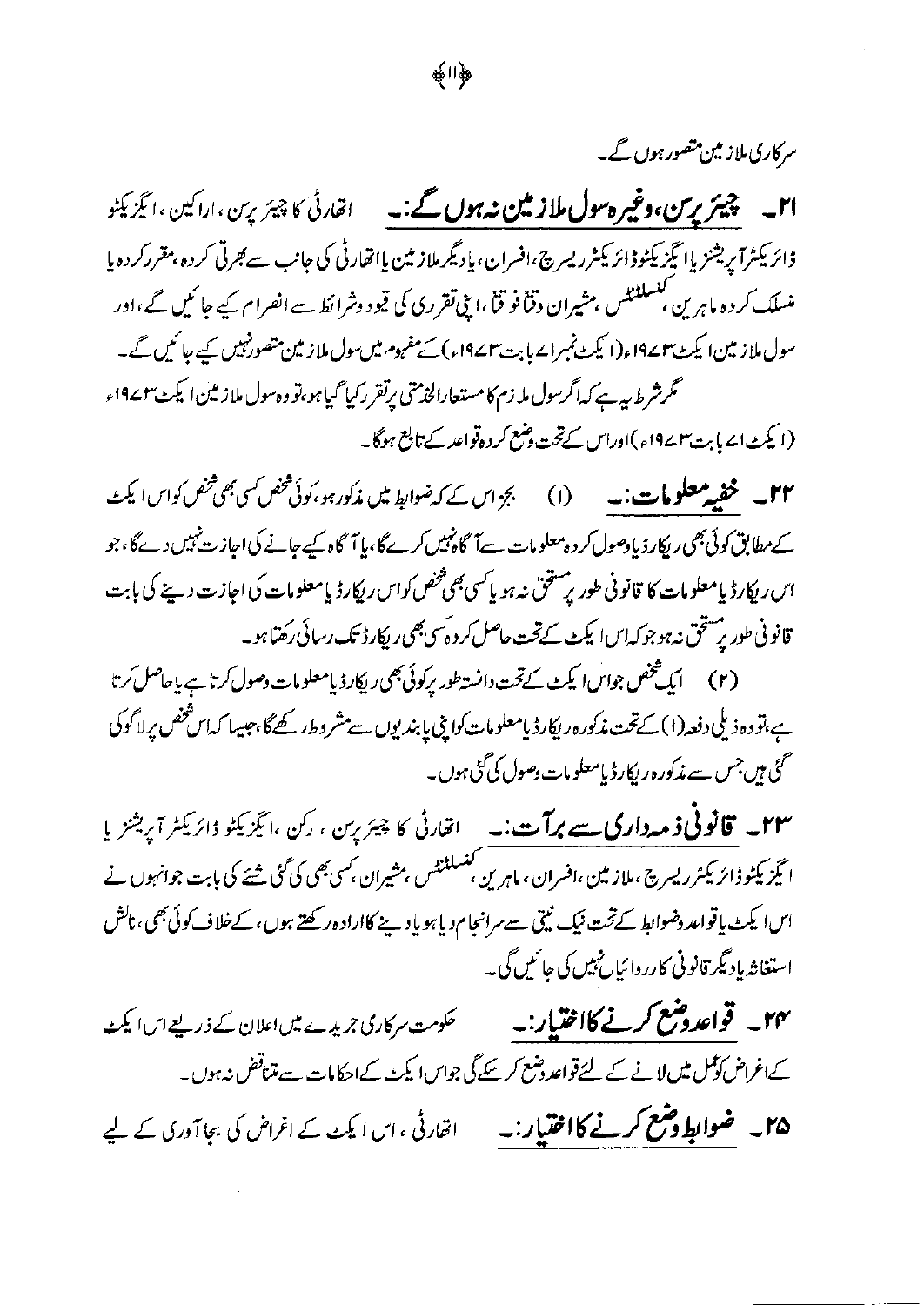

ضوابط دمنع كرسكتي ہے جواس ايكٹ پاقواعد كے احکامات سے متناقض نہ ہوں۔

۲۶ ۔ غ**الب اثر :۔** اس ایکٹ کے احکامات کو بادھف فی الوقت نافذ العمل دیگر کسی قانون، قاعدہ باضابطہ میں شامل سی بھی شیئے کے مؤثر رہیں گےاور دیگر کوئی بھی قانون ،قاعدہ پاضابط کسی بھی عدم یکسانیت کی حد تک اس ایکٹ کےآغاز برمنقطع ہوگی۔

(۱) چین پاکستان اقتصادی را بداری اتھارٹی آرڈیننس ۲۰۱۹ء ( نمبر۱۲ مجر بہ ۲۰۱۹ء ) يرمله اشتثاءنه کےتحت بہند بطہطور پر کی گئی تمام کارروائیاں اس ایکٹ کےتحت درست طور پر کی گئی اور اٹھائی گئی بھی جائنیں گی اور ہمیشہ اس طرح اتھارٹی گئی اور کی گئی تھی جائمیں گی ۔

(۲) اسا یکٹ ہےمشر د ط کوئی بھی لائسنس بھم،معامدہ ہدایت یا دیگر دستاویز ات جوچین پا کستان اقتصادی، امداری اتھار پی آرڈیننس ۲۰۱۹ء( نمبر۱۲ مجربہ ۲۰۱۹ء) کے تحت جاری کئے گئے ہوں پانقمیل کئے گئے ہوں نافذ رہن گے تاوقتیکہ یہ زائدالمعیادنہیں ہو گئے ہوں پامچاز انقار ٹی کی جانب سےمنسوخ کئے گئے ہوں پاواپس لیے گئے ہوں۔

۲۸۔ **ازالہ مشکلات کااختیار:۔** اگراس ایک کے سی بھی احکامات کومؤثر بنانے میں کوئی مشکل پیش آئے تووز پر عظم ایساحکم دضع کریگا جواس ایکٹ کےا دکامات سے متناقص نہ ہوں جیسا کہ از الہ مشکل کے لیےضروری ہے۔